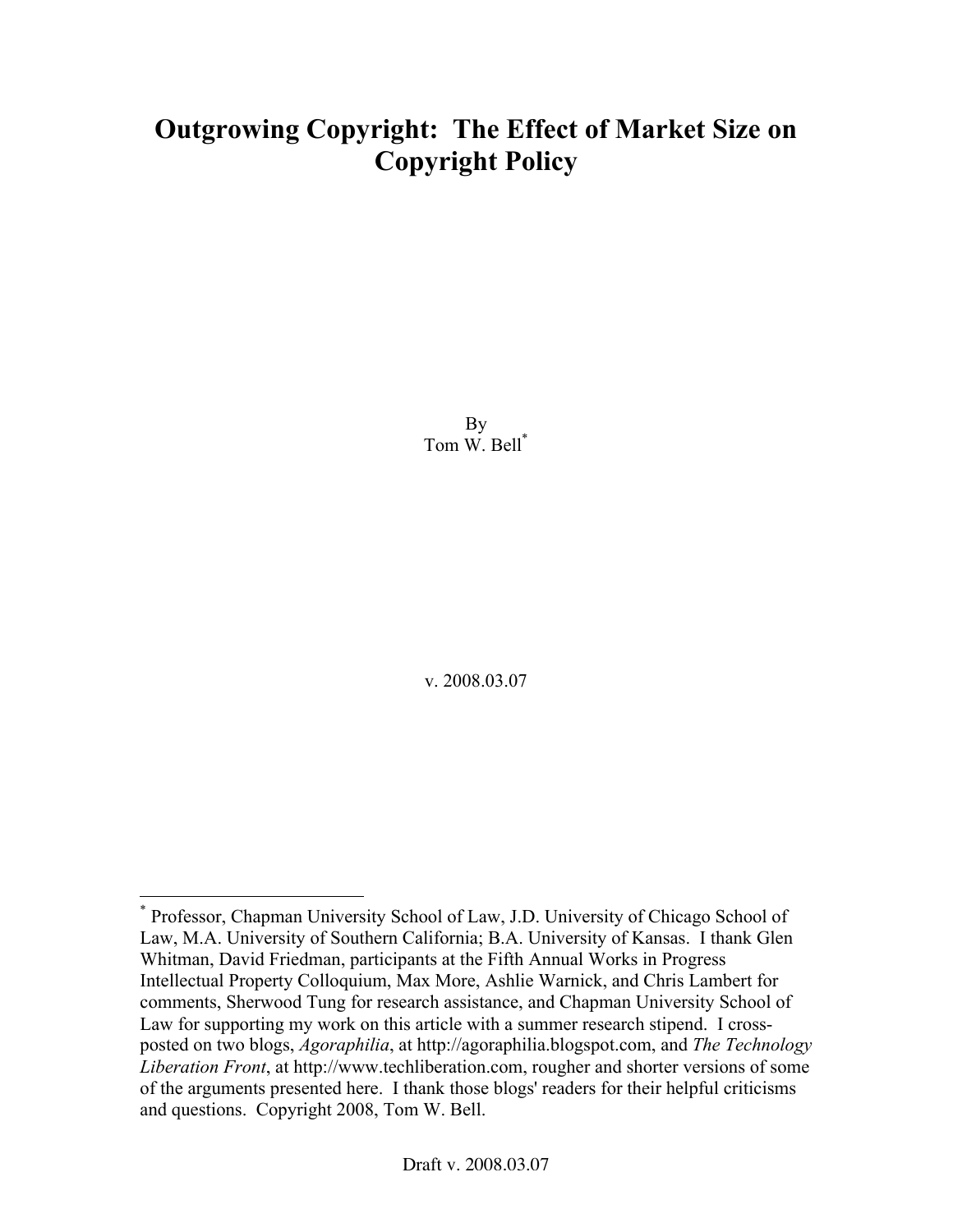# Outgrowing Copyright: The Effect of Market Size on Copyright Policy

### Abstract

Does copyright protection offer the best means of stimulating the production of expressive works? Perhaps, at the moment, it does. If so, however, copyright protection will probably become inefficiently over-protective as the market for expressive works grows. With such growth, copyright holders will find it increasingly remunerative to focus on customers willing to pay a premium for particular expressive works. In a larger, more finely segmented market, copyright holders will find that their statutory rights generate larger monopoly rents. Yet copyright holders will suffer no corresponding increase in production or distribution costs; thanks to technological advances, we can expect those costs to continue to decline. The private benefits of copyright protection will rise. So, too, will its social costs. Holding all else equal, therefore, growth in the market for expressive works will make copyright policy inefficient. This paper explains that effect and discusses how policymakers should respond.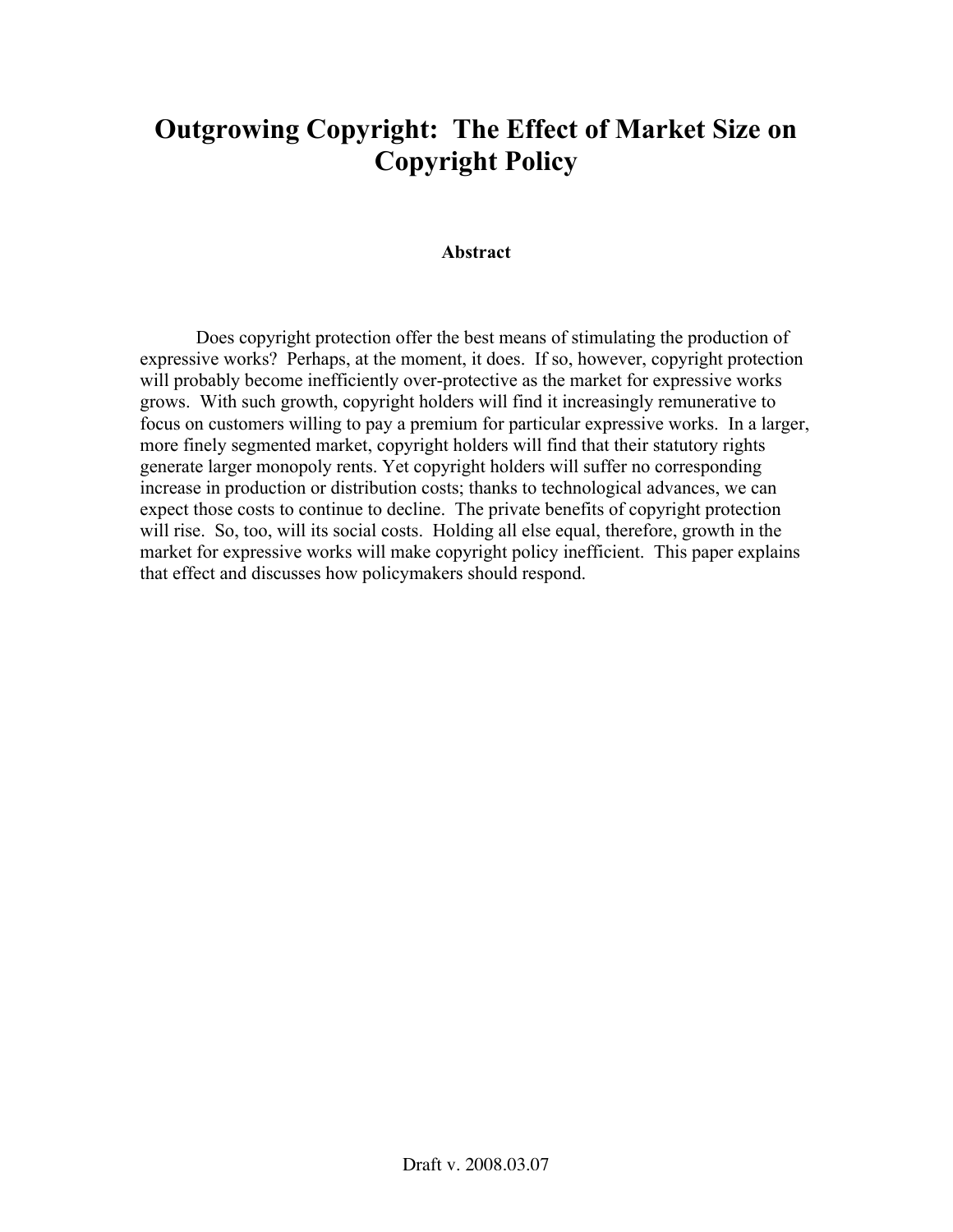# Outgrowing Copyright: The Effect of Market Size on Copyright Policy

# **Outline**

## **Introduction**

- I. The Standard Economic Model of Copyright
- II. An Economic Model of the Effect of Market Growth on Copyright
	- A. The Model's Assumptions
	- B. The Parable of the Village Authors
	- C. Modeling the Effect of Growth in the Copyright Market
- III. Objections and Answers
	- A. Will New Entrants Reduce Monopoly Profits?
	- B. Do the Facts Fit the Theory?
- IV. Ramifications for Copyright Policy

**Conclusion** 

# Introduction

Does copyright protection offer the best means of stimulating the production of expressive works? Perhaps, at the moment, it does. If so, however, copyright protection will probably become inefficiently over-protective as the market for expressive works grows. With such growth, copyright holders will find it increasingly remunerative to focus on customers willing to pay a premium for particular expressive works. In a larger, more finely segmented market, copyright holders will find that their statutory rights generate larger monopoly rents. Yet copyright holders will suffer no corresponding increase in production or distribution costs; thanks to technological advances, we can expect those costs to continue to decline. The private benefits of copyright protection will rise. So, too, will its social costs. Holding all else equal, therefore, growth in the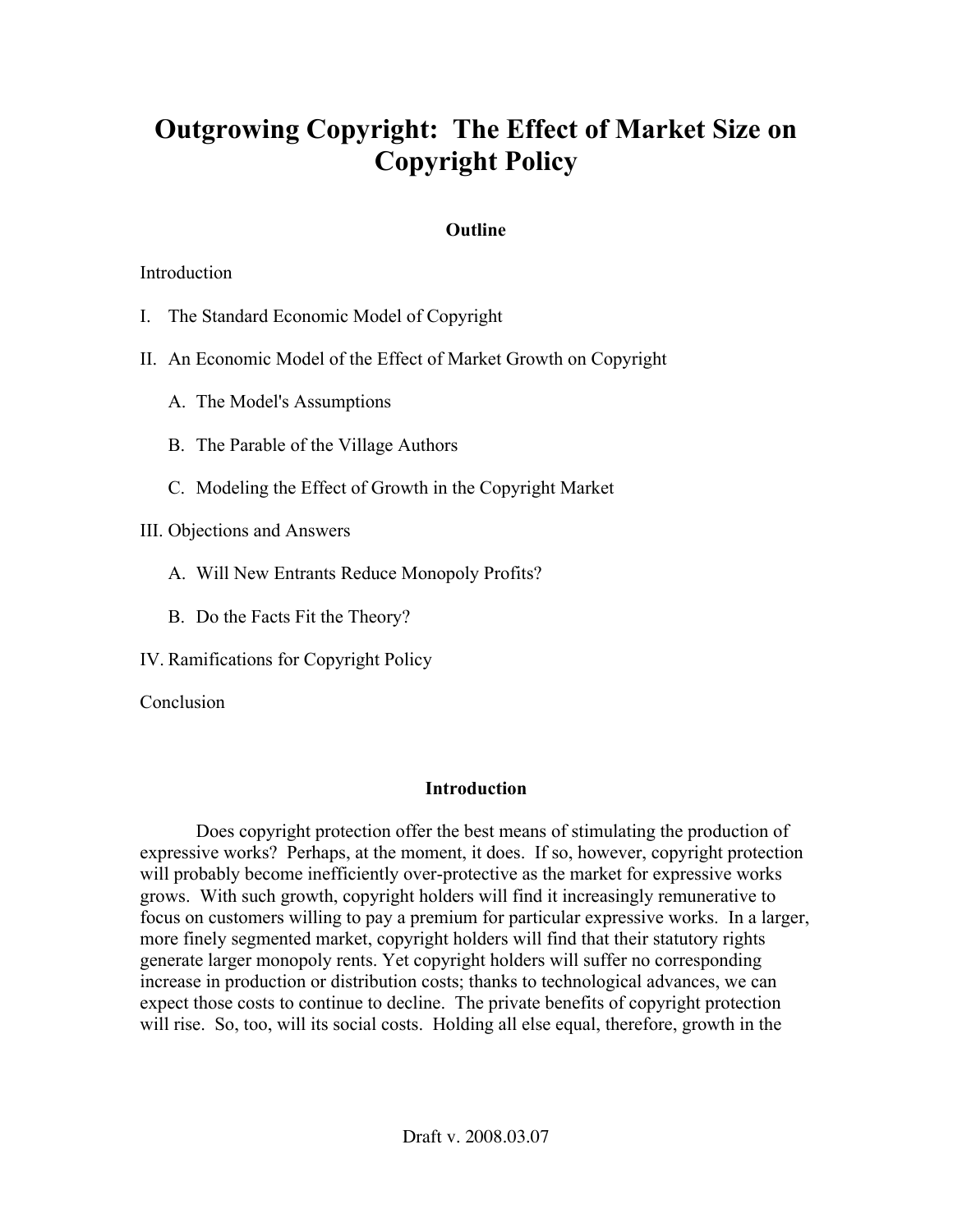market for expressive works will make copyright policy inefficient.<sup>1</sup> This paper explains that effect and discusses how policymakers should respond.<sup>2</sup>

It costs a great deal to produce the first copy of many expressive works, including such notably valuable ones as movies, books, and software. Copyright law helps to reassure would-be authors that they will recover those fixed, up-front costs.<sup>3</sup> Alternative mechanisms—such as tips, patronage, automated rights management, and contracts—risk providing too little protection against unauthorized copying, leading to market failure. Hence the case for copyright.

As the market in expressive works grows, however, it promises to outgrow copyright law. When consumers join that market, whether by entering the world at birth or by escaping isolation, they offer authors new sources of revenue. Given the low marginal costs of reproducing and distributing expressive works, larger audiences will tend to reward authors with larger profits. Granted, population increases will also bring new authors, eager to compete with extant ones.<sup>4</sup> Those competitors can go only so far, however, before they create copies substantially similar to a protected one and thereby violate copyright law.<sup>5</sup>

<sup>&</sup>lt;sup>1</sup> We might say the same of the effect of market growth on patent policy, too. Here, though, I focus on copyright law.

 $2^2$  Other legal academics do not appear to have grappled with the question of how copyright (or patent) policy should react to market growth. Economists have, though; see Michele Boldrin & David K. Levine, *IP and Market Size*, June 22, 2005,

http://www.dklevine.com/papers/scale22.pdf (unpublished manuscript). Like the present paper, Boldrin's and Levine's argues that the optimal level of patent or copyright protection decreases as the size of the market for patented or copyrighted works increases. They do so for distinctly different reasons that I do, however. Their model, based on one relatively standard in the economic literature, shows that general demand for the labor of "idea workers"—the sort of workers who create inventions and expressions—increases more rapidly than does the market for patents or copyrights. That labor constraint increases the monopoly rents afforded by patents and copyrights, thereby decreasing the need for patent or copyright protection.

<sup>&</sup>lt;sup>3</sup> Here and elsewhere, I focus on U.S. copyright law. Much of the analysis will, however, apply to copyright policy generally.

<sup>&</sup>lt;sup>4</sup> I did not mention this factor when, in an earlier paper, I briefly considered the effect of market growth on copyright policy. *See* Tom W. Bell, *Authors' Welfare: Copyright As A Statutory Mechanism For Redistributing Rights*, 69 BROOKLYN L. REV. 229, 267-69 (2003).

<sup>5</sup> *See, e.g.,* Amini Innovation Corp. v. Anthony California, Inc., 439 F.3d 1365, 1368 (Fed. Cir., 2006) ("Copying requires evidence that a defendant literally copied the designs or, alternatively, that a defendant had access to the protected designs before creating the accused designs with an additional showing of 'substantial similarity not only of the general ideas but of the expression of those ideas as well," *quoting*, Shaw v. Lindheim, 919 F.2d 1353, 1356 (9th Cir. 1990)).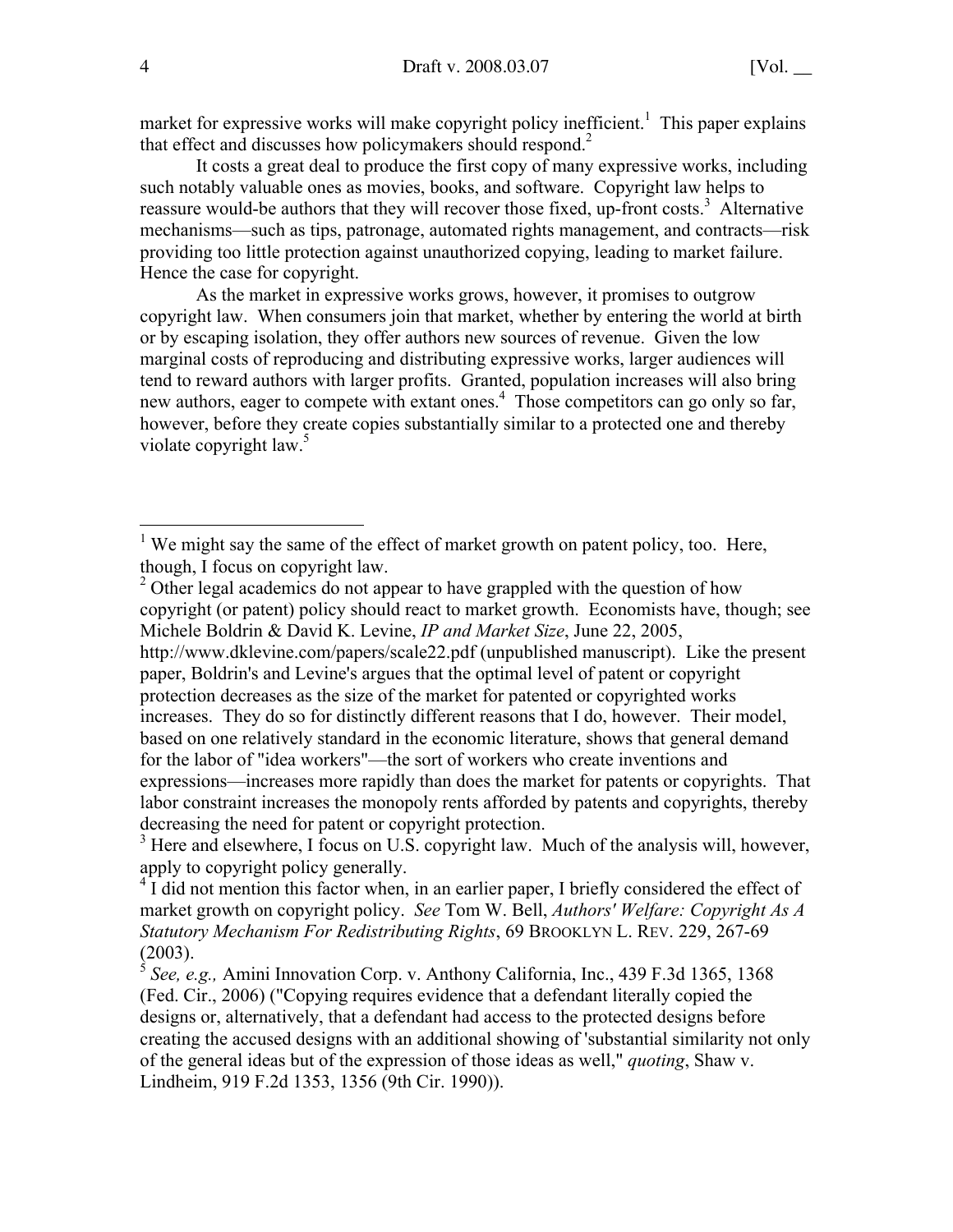Each copyright holder will thus preserve some power to extract monopoly rents.<sup>6</sup> As the market for expressive works expands, moreover, a smaller percentage of the consumer base will suffice to offset the fixed costs of creating expressive works. Copyright holders will find it increasingly easy to find and focus on those consumers most willing to pay for a particular work of authorship. And, yet, the costs of those who create or distribute expressive works will probably increase in step with population. Holding all else equal, therefore, growth in the market for copyrights will at some point cause them to provide more protection than necessary to achieve copyright policy's aims.

At that point, the social costs of copyright will outweigh its benefits. Copyright law will, in other words, no longer qualify as a necessary and proper<sup>7</sup> means of promoting the general welfare<sup>8</sup> and progress in the sciences and useful arts.<sup>9</sup> Sound principles of public policy will then demand that lawmakers reduce the scope of copyright protection.

## I. The Standard Economic Model of Copyright

Courts and commentators alike generally regard copyright as a response to market failure.<sup>10</sup> Absent copyright, the argument goes, authors would find it discouragingly difficult to recoup the costs of creating fixed expressive works. "[T]he Progress of Science and useful Arts"<sup>11</sup> would languish, and the public would consequently suffer. To avoid that tragedy, the Copyright  $Act^{12}$  empowers authors to control the reuse of their fixed expressive works. By selling those special statutory privileges, authors might offset their production costs. Thus does copyright arguably do what the common law allegedly cannot: ensure that the public enjoys an adequate supply of expressive works.<sup>13</sup>

<sup>&</sup>lt;sup>6</sup> This holds true even under the view, pioneered by Edward H. Chamberlin, that even monopolists face competition. *See* EDWARD H. CHAMBERLIN, THE THEORY OF MONOPOLISTIC COMPETITION 111-12 (1958) (citing copyrights as a mechanism that may ensure relatively great monopoly profits, and observing, "Although exceptionally high returns may be reduced by the appearance of competing products, the possibilities are often limited. . . . either because effective substitutes cannot be produced or because established consumer preferences are strong.").

<sup>&</sup>lt;sup>7</sup> U.S. CONST., art. I,  $\frac{8}{9}$  8, cl. 18.

<sup>8</sup> *Id.* at preamble.

 $\frac{9}{1}$ *Id.* at art. I, § 8, cl. 8.

<sup>10</sup> *See* Tom W. Bell, *Escape from Copyright: Market Success vs. Statutory Failure in the Protection of Expressive Works*, 69 U. CIN. L. REV. 741, 758-59 (2001) (collecting citations).

 $11$  U.S. CONST., art I, § 8, cl. 8.

<sup>&</sup>lt;sup>12</sup> Copyright Act of 1976, 17 U.S.C. §§ 101-1332 (2006 & Supp. V 2007).

<sup>&</sup>lt;sup>13</sup> The Copyright Act protects only *fixed* expressive works, granted. *See* 17 U.S.C.A.

<sup>§ 102(</sup>a). It doubtless stimulates the protection of unfixed works indirectly, however, as when a jazz musician extemporizes during a performance in order to convince listeners to buy a recorded version of the unfixed work.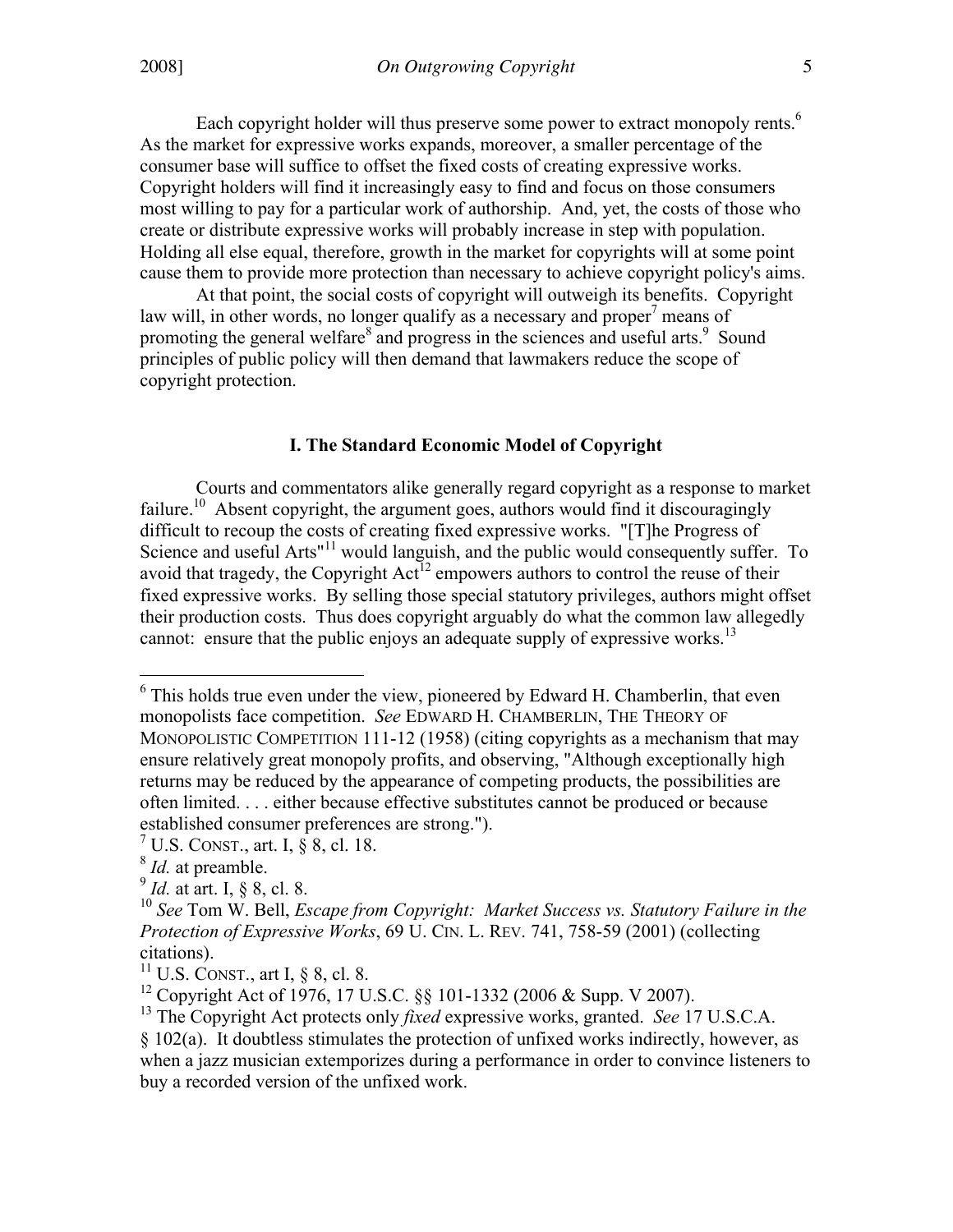The benefits of copyright policy come at a price, however. Although it may cost a great deal to make the first copy of a fixed expression, it usually costs very little to make and distribute subsequent copies. Absent copyright protection, those works would constitute public goods.<sup>14</sup> Copyright bars the public from freely enjoying the very goods labeled "public," $15$  however, instead vesting copyright holders with the power to charge whatever the market will bear to escape liability for infringement.<sup>16</sup> Though the monopoly rents that copyright holders thereby win allegedly provide a necessary stimulus to creativity, non-holders suffer the opportunity costs of losing cheap access to fixed expressive works.<sup>17</sup> Most commentators thus understand copyright policy to aim at striking a balance between giving authors sufficient incentives to create expressive works and providing the public with adequate access to the works thereby created.<sup>18</sup>

Figure 1 illustrates that, the standard economic model of copyright policy.<sup>19</sup> In that model, an author incurs large costs upon creating a fixed work but very low marginal costs of production (MC) thereafter. The author's average costs of production (AC) thus drop with each additional copy she—or, more likely, the party to whom she sells her copyrighted work—produces. She faces the usual sort of downward-sloping aggregate demand curve (D), which also marks the average revenue (AR) she can make by selling any given number of copies. How many should copies should she sell? Were social efficiency the test, she would sell the quantity (Qe) corresponding to the point where her marginal cost curve crosses the demand curve, earning the corresponding price (Pe). But that would discourage her (and other would-be authors) from creating fixed expressive works, as it would not allow her to recover her average costs. For her to break even in

<sup>17</sup> Commentators often refer to this a "deadweight loss." *See, e.g.,* William W. Fisher III, *Property and Contract on the Internet*, 3 CHI.-KENT L. REV. 1203, 1236 (1998); Julie E. Cohen, *Copyright and the Perfect Curve*, 53 VAND. L. REV. 1799, 1801 (2000). Because that obscures the cause of the loss, I use the more descriptive label, "non-holders' opportunity costs."

<sup>18</sup> *See, e.g.,* Landes & Posner, *supra* note [[cite]], at 326 (characterizing this as "the central problem of copyright law."). *But see* Bell, *supra* note [[cite]] at 787 (arguing that copyright policy cannot strike a delicate balance between public and private interests); Christopher S. Yoo, *Copyright and Product Differentiation*, 79 N.Y.U. LAW REV. 212 (2004) (arguing the economics of product differentiation suggest that the accessincentives tradeoff is not so intractable as generally believed).

<sup>19</sup> This portrayal of the standard model comes largely from Yoo, *supra* note [[cite]], at 227 fig. 1, which both sums up the traditional view among legal academics of the economics of copyrights and corrects it by setting the proper bounds for measuring profit. The chart here differs from Yoo's, however, in showing average costs to exceed average revenue at low levels of production. That assumption, while not strictly necessary, doubtless describes most copyrighted works more accurately.

<sup>14</sup> *See* William M. Landes & Richard A. Posner, *An Economic Analysis of Copyright Law*, 18 J. LEGAL STUD. 325, 327 (1989).

<sup>&</sup>lt;sup>15</sup> That label hardly suffices to establish the proper scope of copyright, of course; I intend no more than irony.

<sup>&</sup>lt;sup>16</sup> *See* 17 U.S.C § 106 (defining copyright owner's exclusive rights).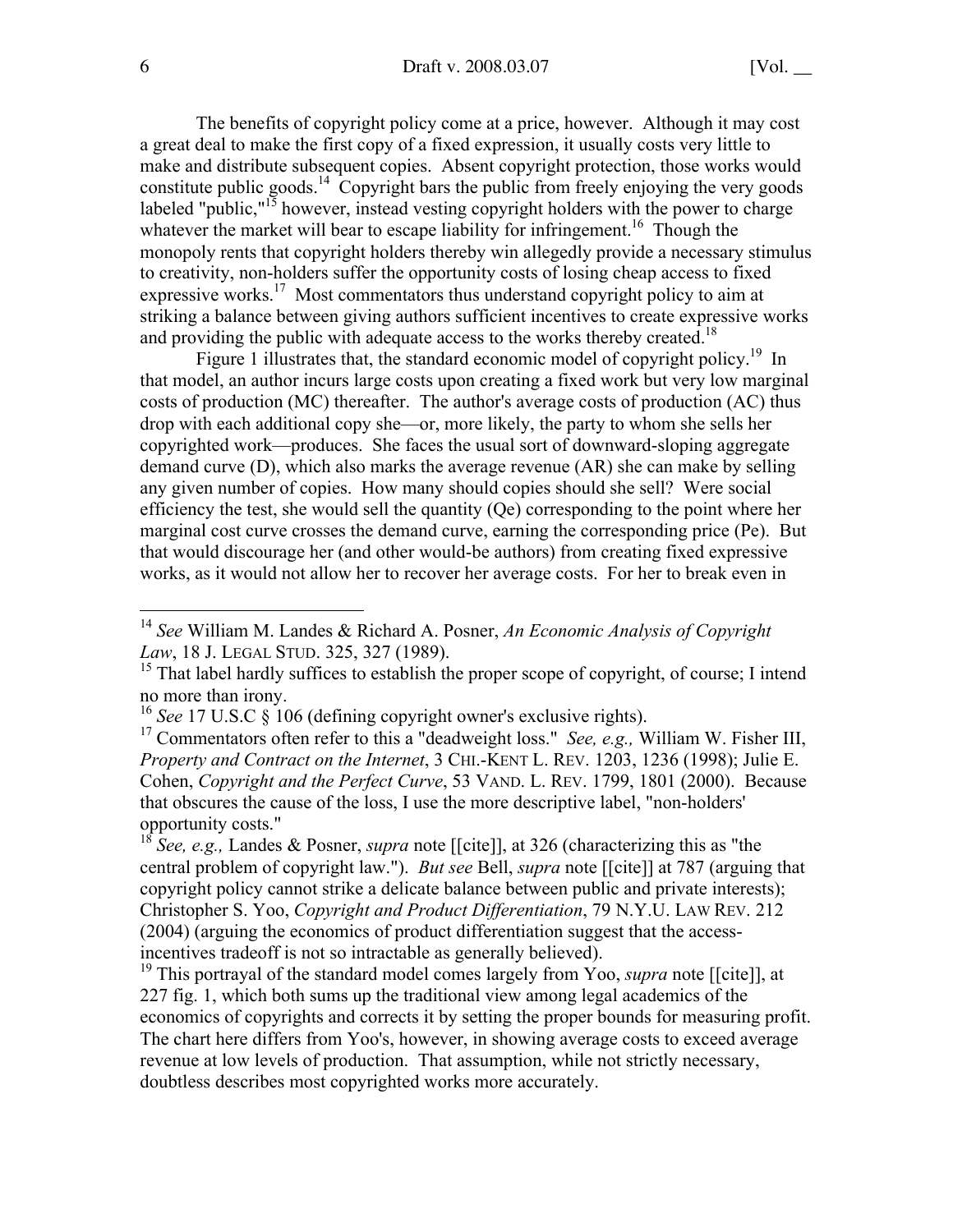the authorship business, she would need to sell at least the quantity (Qs) corresponding to the point where her average cost curve crosses the demand curve, thereby earning a sustaining price (Ps). Happily for her, though, the monopoly privilege afforded by copyright law allows her, at least in theory, to sell even fewer copies, and at a higher price (Pm). Specifically, she will want to sell a quantity (Qm) that corresponds to the point where her marginal revenue (MR) curve crosses her marginal cost curve. At higher quantities than that, her marginal costs would exceed her marginal revenues, giving her marginal losses. If our hypothetical author manages to sell at the monopoly quantity and price that maximizes her benefits, she will earn profits (OP) equal to the amount her revenue exceeds the amount necessary to recoup her average costs. In that event, consumers to whom she sells will enjoy a surplus (CS) representing the different between what they pay and how much they value her work. Non-holders unwilling to pay what she demands, however, will suffer opportunity costs (NO) equal to how much they would have paid for the uses barred by her assertion of copyright.



Figure 1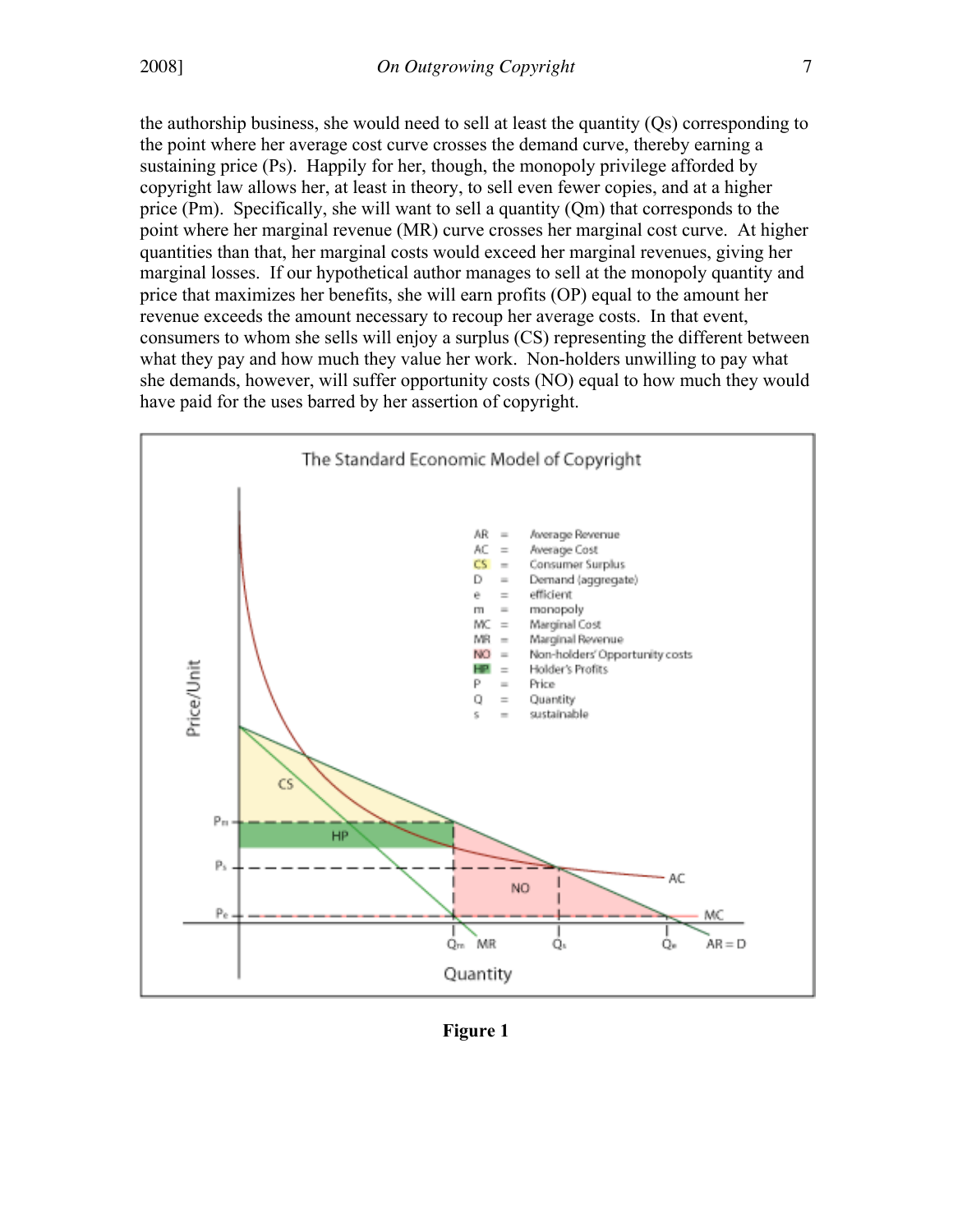I could doubtless say more about the standard economic model of copyright, adding complications,<sup>20</sup> quibbles,<sup>21</sup> and criticisms.<sup>22</sup> I will, below.<sup>23</sup> For now, though, let us assume that Figure 1 offers a reasonably accurate picture of the economics of copyright. What happens to that picture when more people enter the market for copyrighted works? The next part takes up that question, offering a revised economic model that can explain the effect of market growth on copyright. Specifically, it finds that the bimodal distribution of demand for expressive works generates a sine-shaped aggregate demand curve. As a consequence, and more generally, market growth causes copyright's costs to eventually exceed its benefits.

## II. An Economic Model of the Effect of Market Growth on Copyright

When more people enter the market for expressive works, whether due to population growth or relaxed trade barriers, they increase the demand for authors' services. Were nothing else to change, extant authors would enjoy an unmitigated windfall. But with those new consumers typically come new authors, too. What does the resulting increase in the supply and demand of expressive works have on copyright policy? $2^{24}$  This part offers an economic model indicating that as the market for copyrights grows, the profits from copyrights rise. So do its public costs.

Sub-part A documents the assumptions behind the model offered here. Sub-part B explains the effect of market growth on copyright's incentives by way of a parable. Sub-part C formalizes that explanation in a modified version of the standard economic model of copyright. $^{25}$ 

#### A. The Model's Assumptions

For the sake of simplicity, and because it seems plausible, the model assumes that the ratio of authors to consumers holds roughly constant despite fluctuations in the size of the market for expressive works. If only .1% of adults compose music, therefore, any given group of 1,000 babies will include one future composer and 999 future listeners.

<sup>&</sup>lt;sup>20</sup> I considered, for instance, adding a variety of average cost curves to illustrate how works with different production costs fare under a given level of copyright protection.

<sup>21</sup> *See, e.g.*, Fisher, *supra* note [[cite]], at 1238-39 (arguing that price discrimination can both increase copyright holders' profits and decrease non-holders opportunity costs).

<sup>22</sup> *See, e.g.*, Yoo, *supra* note [[cite]], at 231-35 (criticizing the standard model as deficient on a number of grounds).

<sup>23</sup> *See infra*, Part II.C.

<sup>24</sup> I thank Prof. David Friedman for bringing this factor to my attention. *See*, *Comment of David Friedman to Agoraphilia*, http://agoraphilia.blogspot.com/2007/06/when-marketsoutgrow-copyrights.html#9009387265935622973 (June 08, 2007 1:06 AM PDT).

<sup>&</sup>lt;sup>25</sup> *See supra*, Part I (describing the standard model).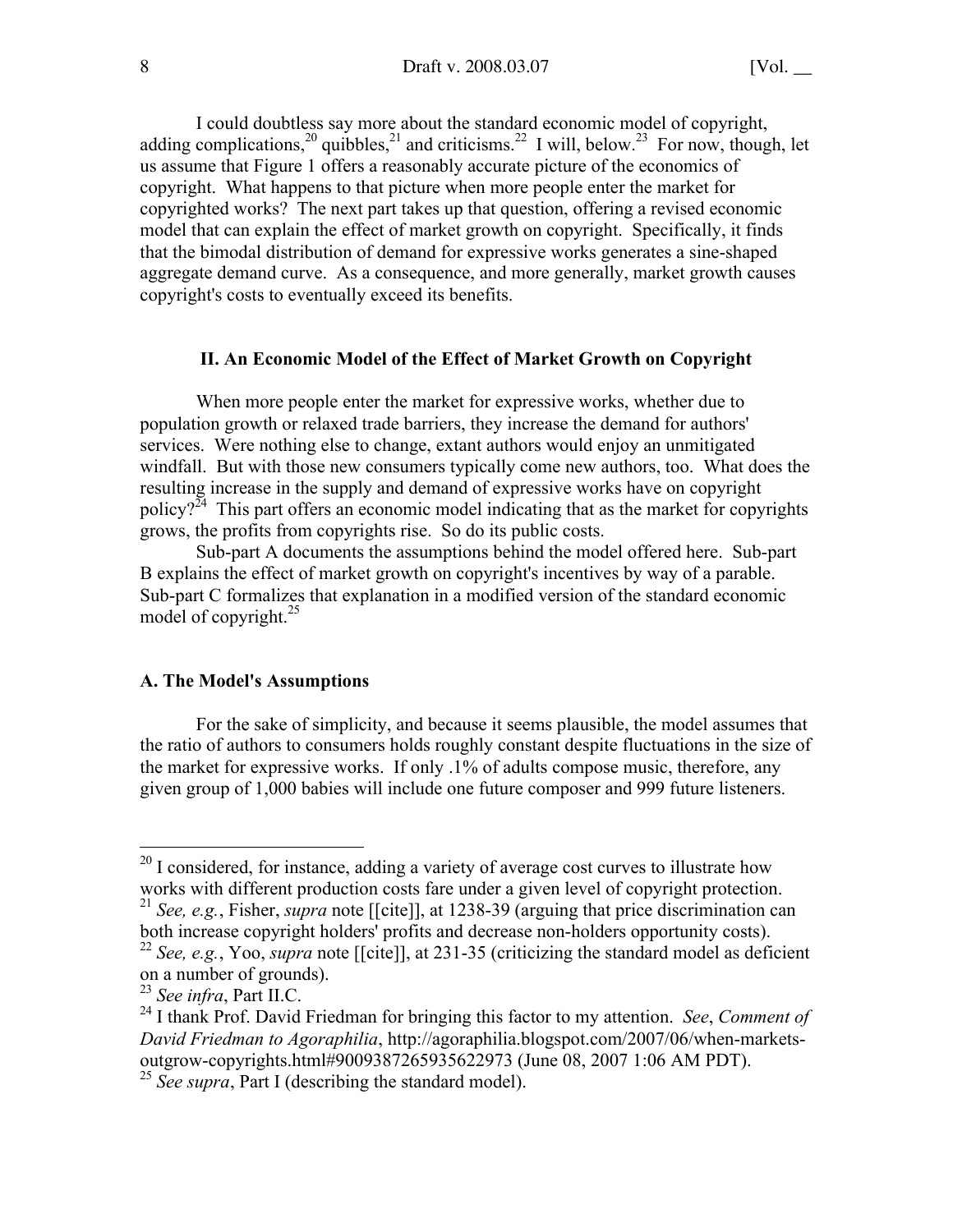Likewise, any market newly opened to trade in expressive works will introduce domestic composers to 999 foreign customers for each foreign competitor.

For present purposes, we need not specify the exact ratio of authors to consumers. That number would prove slippery, at best. We can also concede that the real world may sometimes offer variations on the theme explored here. Winning access to Chinese markets has thus far, for instance, given Hollywood a huge new audience but few new rivals.<sup>26</sup> Nonetheless, it does not seem wildly implausible to assume that, in the long run and in the main, the ratio of authors to consumers holds roughly steady despite variations in the size of the market for expressive works.

It takes time for markets to grow. With the passage of time consumers win access to an increasingly large stock of old expressive works. Thus does every new author have to compete not only against contemporary creators, but also those who have already left their mark on the world. The present model does not take account of that fact. Note, however, that it would not evidently alter the model's conclusions. Granted, old works might to some degree decrease the rewards that copyright can offer new authors. But recall that, as an economic matter, copyright does not aim simply at making authorship profitable.<sup>27</sup> Rather, it at root aims to ensure that consumers have ample access to expressive works. Rewarding authorship serves merely as a means to that end. Growth in the stock of *old* expressive works, because it stands to lower the price of *all* expressive works, arguably helps to ensure that copyright policy can achieve its goals more easily.<sup>28</sup> By declining to take account of that factor, therefore, the present model aims at the higher, and harder, road.

This model assumes that the costs experienced by authors and copyright holders do not change significantly as the market for expressive works grows. Much evidence indicates, in fact, that technological advances have made it increasingly easy for authors to create marketable works.<sup>29</sup> Other evidence suggests that technological advances have

<sup>26</sup> *See* Keith E. Maskus & Mei Yuan, *Economic Perspectives on US-China Relations in Intellectual Property Rights*, China Balance Sheet, Jan. 2006,

http://www.chinabalancesheet.org/Documents/Paper\_IPR.PDF (surveying U.S.-China trade and concluding, "China has revealed comparative disadvantages in machinery, electrical equipment, surveying and control instruments, and sound recording tapes and disks. . . . China seems to have a long way to go before it overtakes American export domination in such areas.").

<sup>27</sup> *See*, United States v. Paramount Pictures, Inc., 334 U.S. 131, 158 (1948) ("The copyright law . . . makes reward to the owner a secondary consideration.").

<sup>28</sup> *See,* Michael Abramowicz, *An Industrial Organization Approach to Copyright Law*, 46 WM & MARY L. REV. 33, 109 (2004) (airing an argument that, "Because the number of copyrighted works, and indeed the rate at which copyrighted works are produced . . . copyright generally should become less strict over time," but offering caveats against that conclusion).

 $29$  The proliferation of cell-phone cameras and high-powered sound-engineering software provide two salient examples. *See also*, Amanda M. Witt, *Burned in the USA: Should the Music Industry Utilize Its American Strategy of Suing Users to Combat Online Piracy in*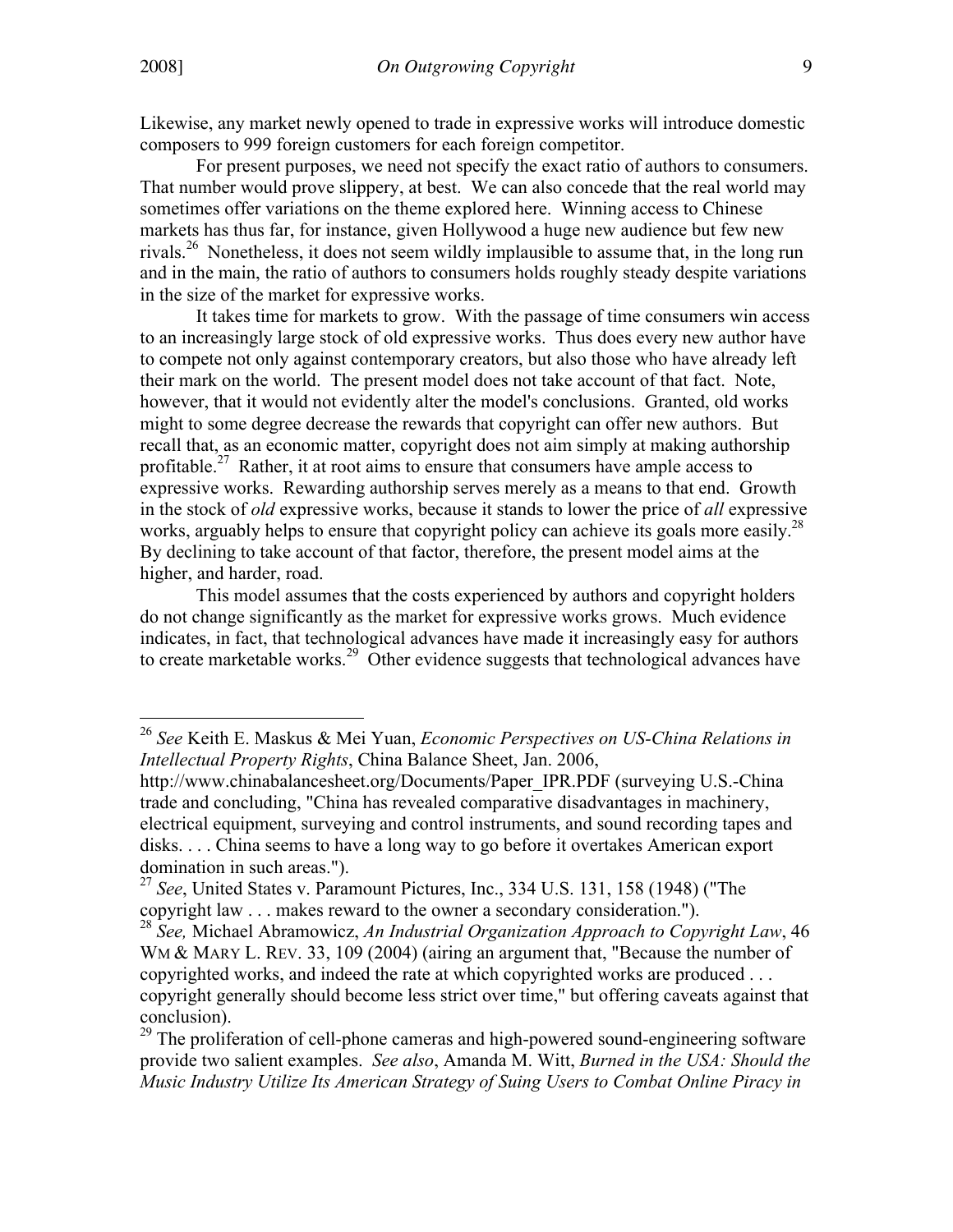made it more expensive to enforce copyrights.<sup>30</sup> Perhaps those countervailing effects wash out; at any rate, and for better or worse, they do not play a factor below.

A typical consumer generally purchases only one copy of an expressive work. Exceptions exist of course. Because the holder of a copy of an expressive work can consume it many times over, however, one copy typically satisfies any given consumer's demand.<sup>31</sup> An economist might thus describe copies of expressive works as goods nonrivalrous in consumption over time and intra-consumer. Within the household, in other words, copies of expressive works function like club goods $^{32}$  (if one member of the household can exclude others from consuming the work) or like public goods<sup>33</sup> (if not). Each consumer of such a good will pay up to his or her reservation price for one copy and, finding that a sufficient supply of the work, nothing for any additional copies.<sup>3</sup>

In geometric terms, we can picture consumer demand for any particular expressive work by comparing reservation prices to the number of consumers. By way of example, figure 2 illustrates the demand distribution curve for four different consumers<sup>35</sup> of a hypothetical expressive work. The consumer graphed farthest to the left, puts no value on a copy of the work. The next consumer to the right would pay up to \$.50 for a single copy. The next, an even dollar. Farthest to the right, the work's biggest fan would pay up to \$1.50 for a one—no more, no less—copy of it.

*Europte?* 11 COLUM. J. EUR. L. 375, 409-10 (2005) (discussing decreasing production and distribution costs in music industry).

<sup>30</sup> *See*, Abramowicz, *supra* note [[cite]], at 109 ("[c]opying technology has improved over time and is likely to continue to improve as computer technology becomes ever more commonplace in portable devices.").

<sup>31</sup> Indeed, sometimes consuming the work but once may suffice to satisfy a consumer's demand for it. *See*, Sanjay Sood & Xavier Drèze, *Brand Extensions of Experiential Goods: Movie Sequel Evaluations*, 33 J. CONSUMER RESEARCH 352, 353 (2006) (reviewing research showing that "individuals become satiated with certain attributes after consumption of an experiential good exceeds a specified level," and thereafter "choose a product with different attributes . . . .") available at

http://www.journals.uchicago.edu/JCR/journal/issues/v33n3/330308/330308.web.pdf. <sup>32</sup> *See* Patrick McNutt, *Public Goods and Club Goods* in ENCYCLOPEDIA OF LAW AND ECONOMICS at 927, 928 (Boudewijn Bouckaert & Gerrit De Geest, eds., 1999), available at http://encyclo.findlaw.com/0750book.pdf.

<sup>33</sup> *See id*. at 929.

 $34$  Copyright holders have an incentive to try to extend their statutory privileges within the consumer household, such as by implementing automated rights managements schemes that limit reuse of a work, or by claiming licenses that limit fair use, 17 U.S.C. § 107, or the scope of the first sale doctrine, *id.* § 109.

35 A more general illustration would focus on consumer *types*, grouping together all consumers who would pay the same reservation price for the good, rather than merely on individual consumers. *See, e.g.*, *infra*, Figure 4.

 $\overline{a}$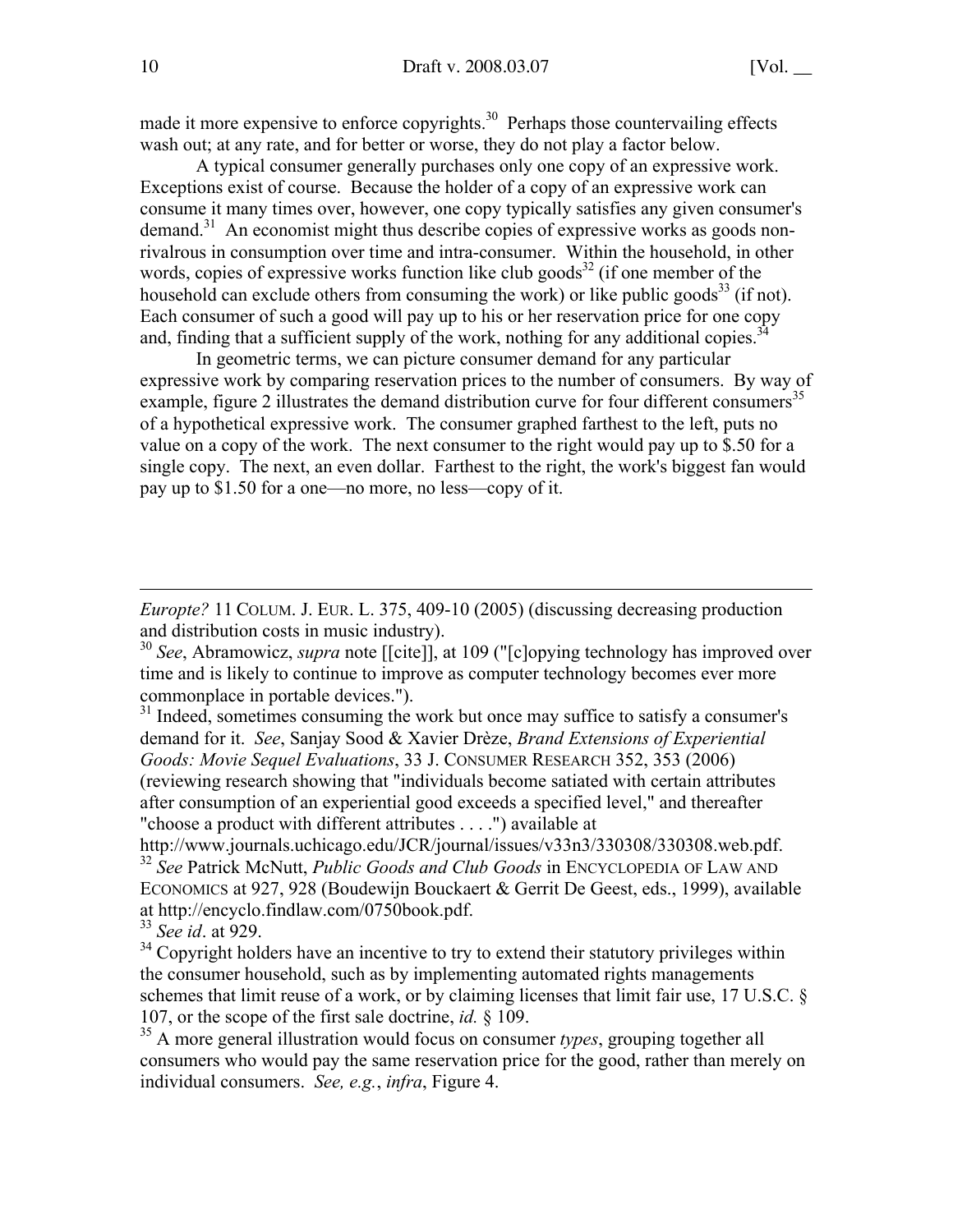

This last assumption—that each consumer of an expressive work buys only one copy of it—presents a case somewhat different from that portrayed in the standard supply/demand graph,  $36$  though not one unknown in economic literature.  $37$  Economists typically assume that each individual consumer has a downward sloping demand curve, with an elasticity comfortably between zero and infinity.<sup>38</sup> Thus, for instance, someone willing to buy a bag of flour at \$2/bag might also willingly pay \$4 for two bags, or \$1 for half a bag. Expressive works, in contrast to flour, do not easily admit to division.<sup>39</sup> Who buys only half a book? And, as explained above,  $40$  one copy generally suffices to satisfy one consumer's demand for a particular expressive work.<sup>4</sup>

<sup>36</sup> *See, e.g.,* BROWNING & BROWNING, *supra* note [[cite]] at 9.

<sup>37</sup> *See*, Wikipedia. *Price Elasticity of Demand*,

http://en.wikipedia.org/wiki/Price\_elasticity\_of\_demand ("A good or service can have relatively inelastic demand up to a certain price, above which demand becomes elastic. Even if automobiles, for example, were extremely inexpensive, parking or other related ownership issues would presumably keep most people from owning more than some 'maximum' number of automobiles.") (as of February 25, 2008, at 02:30 GMT) (last visited March 6, 2008).

<sup>&</sup>lt;sup>38</sup> *See id.* ("For all normal goods and most inferior goods, a price drop results in an increase in the quantity demanded by consumers.").

<sup>&</sup>lt;sup>39</sup> Again, of course, exceptions exist. Thus, for instance, a consumer might purchase a ringtone comprising only part of a popular tune. I here focus on the standard case, however.

<sup>40</sup> *See supra*, Part II.A.

 $41$  It may also, as in a household setting, suffice to satisfy the demands of the several consumers who enjoy shared access to the copy.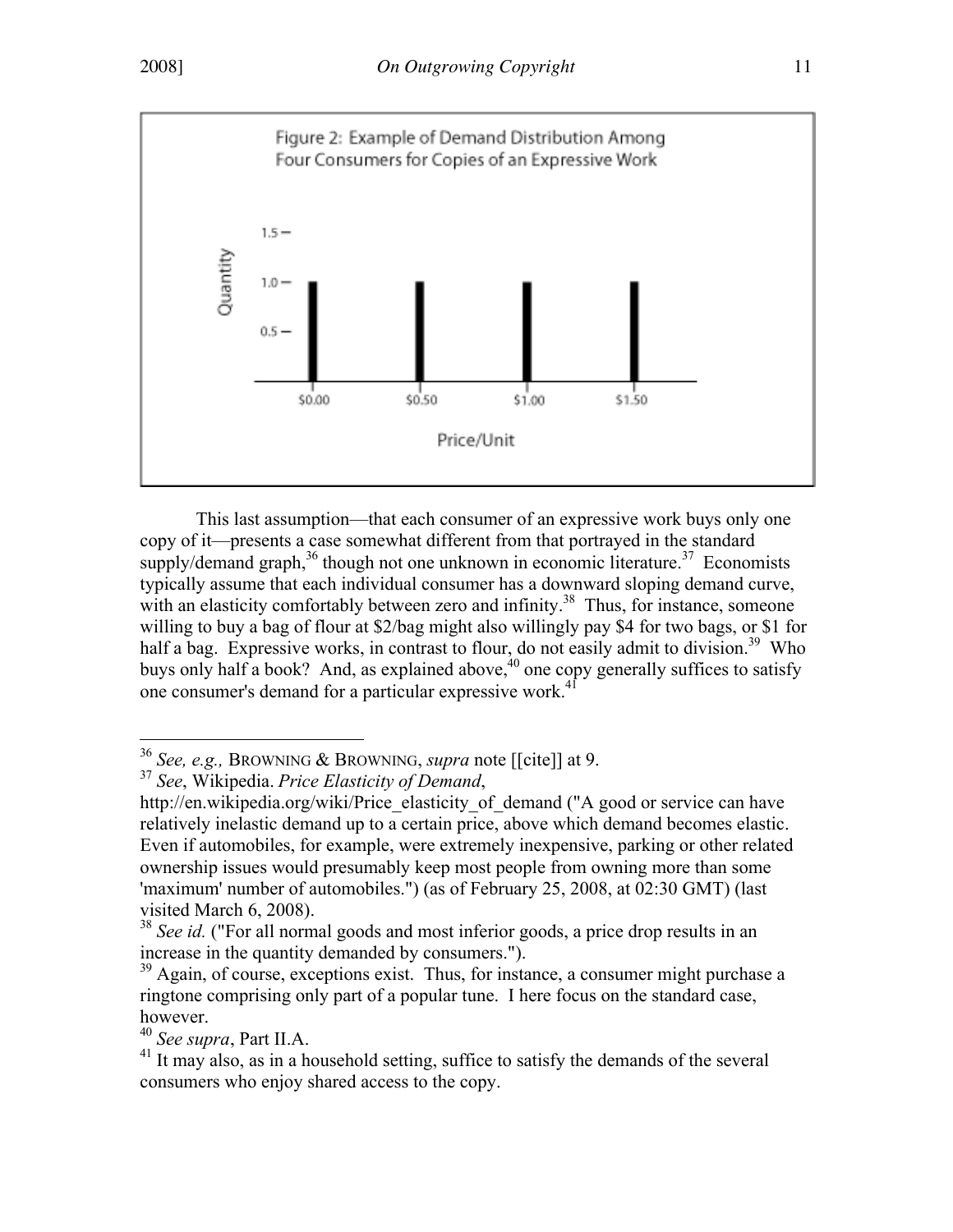Other types of goods share this feature with expressive works. Most individuals—indeed, most households—find that one washing machine satisfies their demand for clothes-cleaning appliances.<sup>42</sup> Televisions present a notably different, and to an economist, more typical, case. $43$ 

At all events, while it proves a plausible approximation of reality and a helpfully clarifying device, this assumption about the single-copy nature of consumer demand for expressive works does not prove critical to the economic model of copyright offered below.<sup>44</sup> To admit that consumers may occasionally buy multiple copies of an expressive work, such as when buying one copy for home and another for the office, <sup>45</sup> does not materially alter this paper's policy conclusions. Rather, relaxing the single-copy assumption would do little more than widen the base of the demand curve for the multiply-purchased work<sup>46</sup> and unduly complicate demand distribution and supply/demand curve calculations. $47$  Given that it would afford only modest gains in accuracy, at best, that game hardly seems worth the candle.

#### B. The Parable of the Village Authors

Before delving further into economic jargon, it might help to illustrate the effect that market growth has on copyright's incentive by recourse to a colorful story. It would doubtless prove more entertaining, at any rate. In this sub-part, then, I offer "The parable of the Village Authors."

There once existed an isolated village of 1,001 people. Of them, only Amarel had the gift of writing entertaining words.<sup>48</sup> Many villagers valued her tales, so the counsel of elders instituted a copyright law to encourage her authorship. Thanks to that law, Amarel earned a decent living, selling for one dollar apiece one new story a week.

<sup>42</sup> *See*, U.S. Census Bureau, *Supplemental Measures of Material Well-Being: Basic Needs, Consumer Durables, Energy, and Poverty, 1981 to 2002,* 10 (December 1005) (indicating that in 2005 the average U.S. household had .8 dishwashers). Because the Census Bureau figures track only averages they do not, granted, rule out the possibility that great many household have multiple dishwashers while a great many have none. Common sense should suffice to rule out that possibility, however.

 $43$  *See id.* (indicating that in 2005 the average U.S. household had 2.1 televisions).

<sup>44</sup> *See infra*, Part II.C.

<sup>&</sup>lt;sup>45</sup> Purchasing multiple copies for an equal number of users, such as for gifts or classroom use, does not really represent an exception to the one-copy-per-consumer rule. Rather, those sorts of purchases merely represent single-copy consumption by proxy.

<sup>&</sup>lt;sup>46</sup> Why? Because the aggregate demand for a good results from horizontally summing the various demand curves of individual consumers.

 $47$  Specifically, to calculate the demand distribution in that case would call for something like Fourier synthesis, adding the amplitudes of all overlapping demands.

<sup>&</sup>lt;sup>48</sup> Since I assume Amarel does not buy copies of her own works, there exists one author and 1000 consumers in the original village.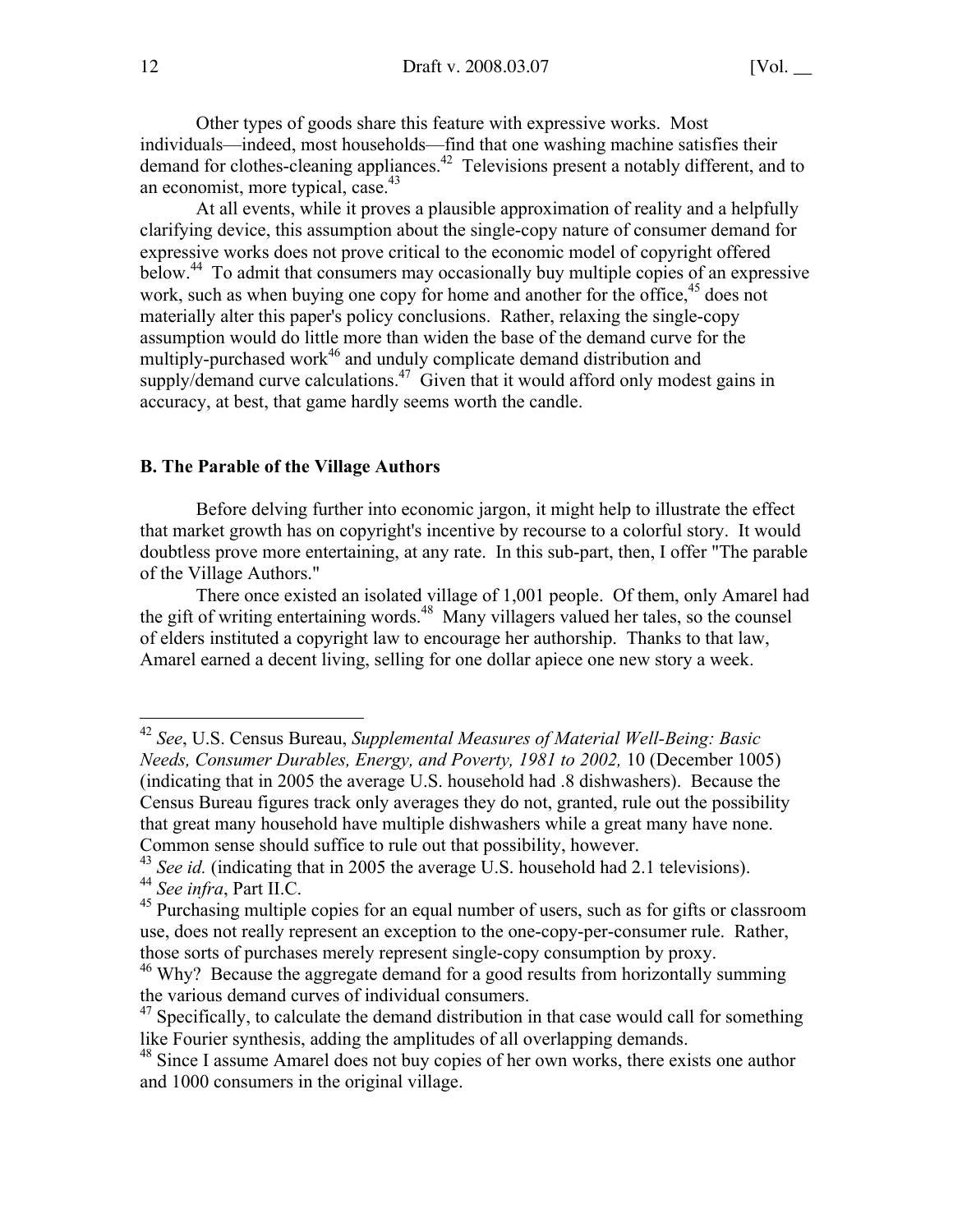In terms of what they thought about Amarel's prose, and thus what they were willing to pay for it, the villagers fell into four evenly sized groups. Half of the villagers preferred music to literature. Of those, half again—the 250 illiterate villagers—would not have purchased Amarel's prose at any price. The remaining music fans—the 250 literate ones—would have paid only \$.50/copy for it.

Amarel made her living selling to the 500 villagers who esteemed literature. Even among those villagers, however, opinions about her work varied. Half of them—the 250 who preferred poetry to prose—regarded Amarel's stories as only barely worth the cost. The remainder—the 250 villagers who preferred prose to poetry—liked Amarel's work so much that they would have paid \$1.50/copy for it. She had no easy way to single out those fans, however, and so found that she could maximize her profits simply by offering her works at  $$1$ /copy.<sup>49</sup>

One day a group of 1001 refugees appeared. Their homes had been wiped out in a flood, so they sought permission to settle in and around the village. The counsel of elders, having pity on the refugees and judging them very much like their own people, agreed. The village thereby grew to include 2002 people—two authors and 2,000 consumers of works of authorship. $50$ 

The newcomers included Berek, who shared with Amarel a gift for writing. In his old home, he had played a role almost exactly like that Amarel had played in hers. He had enjoyed copyright protection, earned a living selling copies of his works to half of his neighbors, found 250 of his customers complacent, 250 of them ardent, and so forth. Whereas Amarel wrote stories, however, Berek wrote poems.

What happened when Amarel and Berek began to compete for customers in the newly enlarged village? As before, neither found it worthwhile to sell to the half of the population that preferred music to literature. None of the 500 illiterates would buy, of course. The remaining 500 music fans, while capable of reading, made so little distinction between prose and poetry as to regard them as interchangeable. For those consumers, the increased supply of literature simply drove down the market-clearing price for any written work.

Given the bleak prospect of marketing their works to music fans, Amarel and Berek focused their efforts on the 1000 villagers who esteemed literature. Even among those consumers, however, tastes varied. Amarel lost to Berek 250 of her former customers—those who favored poetry to prose.<sup>51</sup> She kept the 250 customers who had

<sup>&</sup>lt;sup>49</sup> To simplify the analysis, I here ignore the effect of any resale market in expressive works. Consumers in the real world do not typically care much about the resale value of the copyrighted works they purchase, though consumers of text- and casebooks represent a notable exception to that rule. If it helps, you might imagine that Amarel sells not copies of her stories but rather only performances of them, which of course cannot be resold.

 $50$  For the sake of simplicity, I assume that Amarel does not buy Berek's writings, nor he hers.

<sup>&</sup>lt;sup>51</sup> Because budgetary constraints force them to choose between poetry and prose, those consumers effectively place a lower value on Amarel's work, once they have the option of buying Bereks, than they did when she enjoyed a monopoly.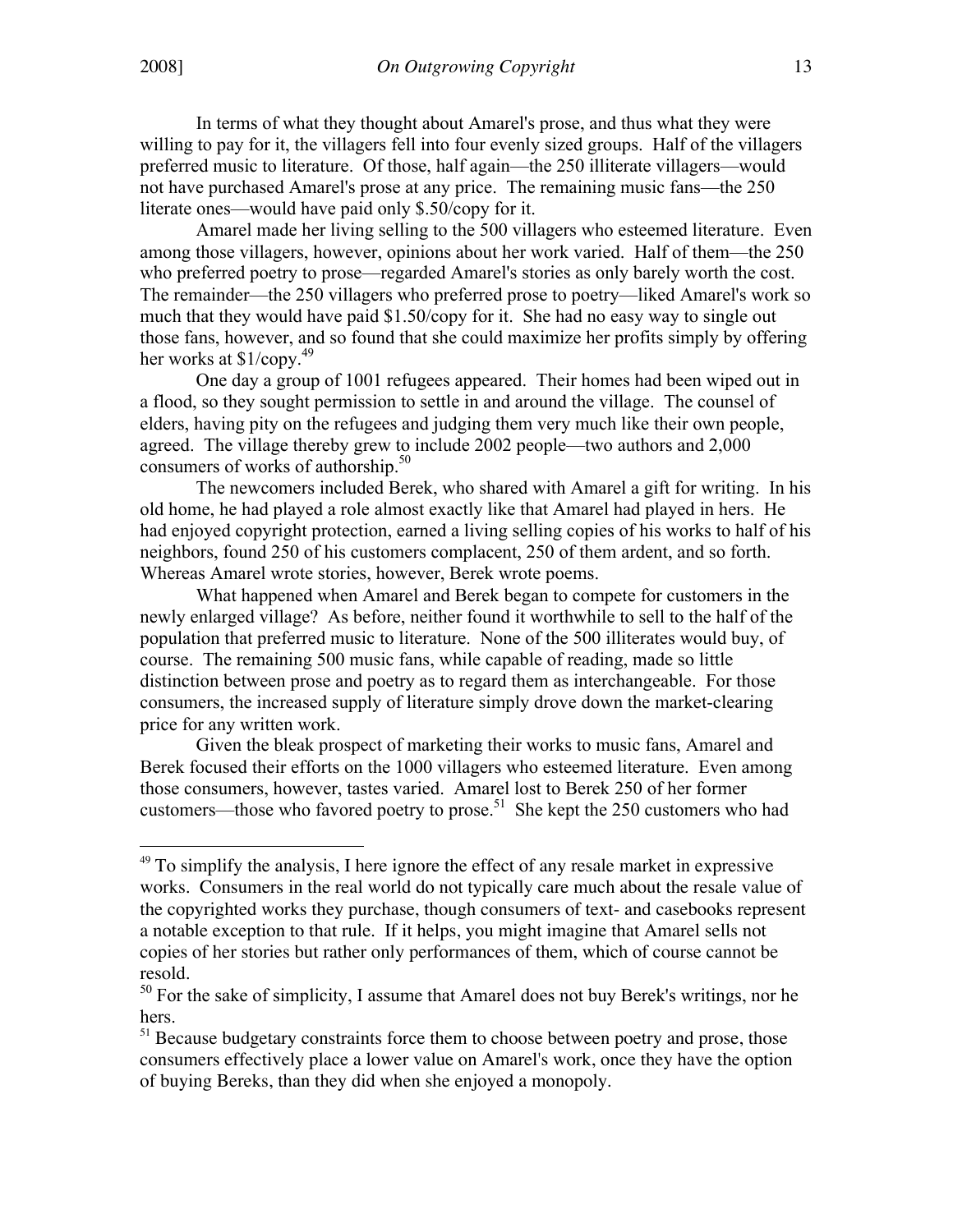always regarded her stories as a bargain, however. Amarel found among the past refugees 250 new fans, moreover, who happily purchased from her the prose that Berek had denied them. Berek experienced the same turn of fate, trading 250 barely satisfied customers for 250 devoted ones.

The growth of the village thus left unchanged the number of customers served by Amarel and Berek. It allowed them, however, to better serve what customers they had. Amarel could focus on the villagers who favored prose, whereas Barek could focus on those who favored poetry. The authors thereby found that they could raise their prices to \$1.50/copy and, given that their costs had not increased, win greater profits. Their customers now had to pay more, granted. But, still, none of them paid more than they thought the entertainment worth. $52$ 

Who *did* lose? The villagers who, though unwilling or unable to pay \$1.50 for the right, would have enjoyed buying copies of Amarel or Berek's works. Though it would have cost next to nothing to make sufficient copies to satisfy those villagers, copyright law stood in the way. Thus were many simple joys foregone.

## C. Modeling the Effect of Growth in the Copyright Market

The parable of the village authors offers a simple example of a more general phenomenon. The moral of the story: As the market for expressive works grows, assuming that the proportion of authors to consumers does not change, copyright holders tend to earn larger profits. How can we explain that effect? I'll do so here first with words and then, adapting the standard model of copyright introduced above,  $53$ graphically.

Assume that would-be authors represent a given percent of any given population and that population growth does not materially affect the costs of producing and distributing expressive works. Although new authors enter the growing market, therefore, the average number of consumers per author remains unchanged. The larger population gives each author—or, more generally, each copyright holder—more consumers to choose from. The constantly low marginal costs of distributing expressive works makes it increasingly easy, moreover, for copyright holders to find those consumers who most want any particular work. Copyright holders can focus on their best customers, providing great satisfaction while earning commensurately great revenues.

In other words, population growth and constant search costs combine to allow copyright holders to price discriminate more effectively. That allows copyright holders to earn higher revenues. Since marginal costs remain low and flat, that extra revenue

<sup>&</sup>lt;sup>52</sup> To complicate matters a bit, you might well assume that even fans of prose will be willing to pay less for it once poetry appears as an alternative, albeit disfavored, form of entertainment. That would not materially affect the outcome of the parable, however, so I've opted for a simpler story.

<sup>53</sup> *See supra,* Part I.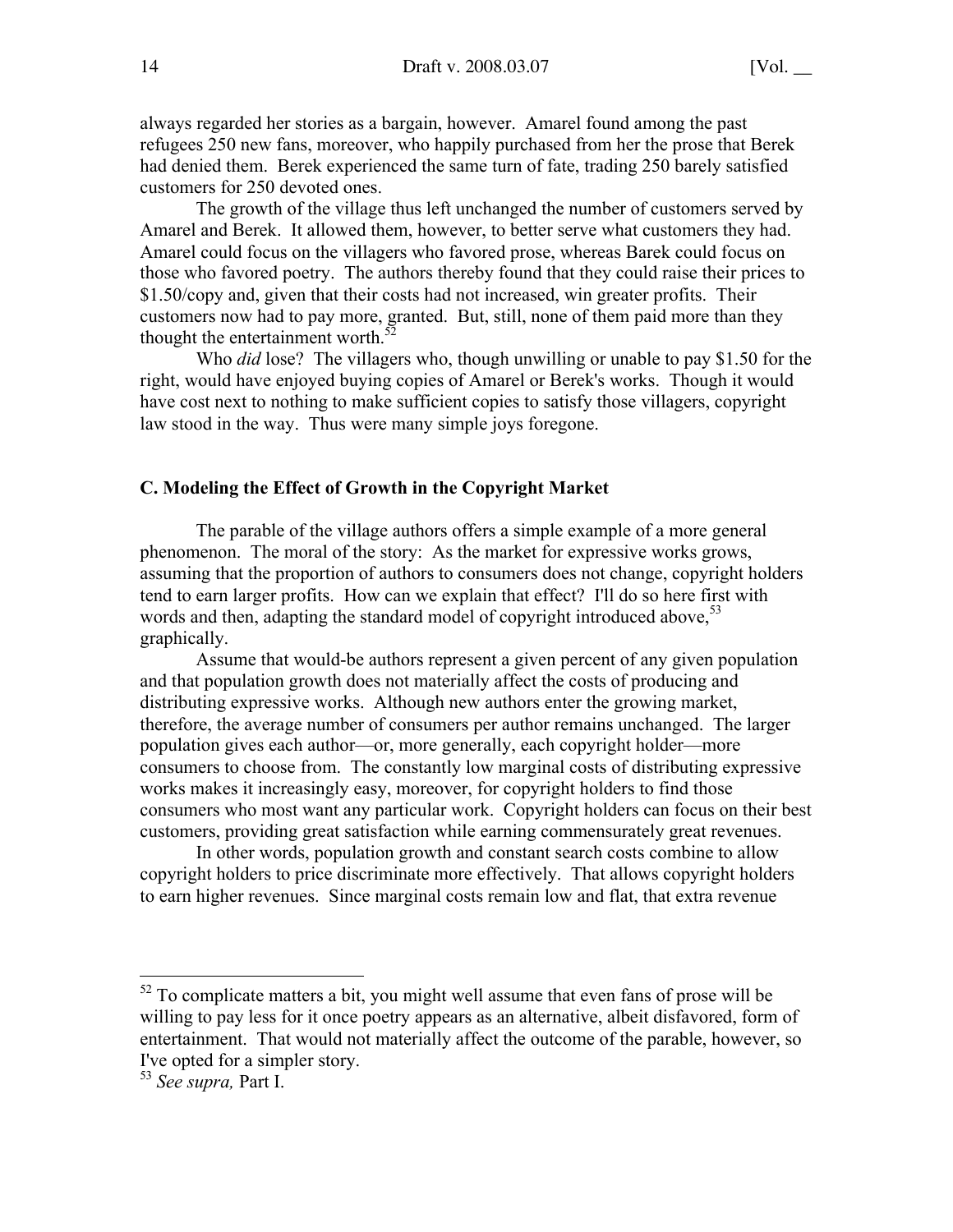equates to extra profit, some of which finds its way into authors' pockets.<sup>54</sup> Any given level of copyright protection will in that event provide more of a stimulus to authorship than lower levels of protection. As markets grow, therefore, the policy justification for copyright protection decreases.

In order to illustrate the general effect that growth in the market for expressive works has on copyright policy, it proves helpful to first recur to the parable offered above. Figure 3 shows how matters stood at the beginning of that story, when Amarel alone served the demand for literature in her small village.<sup>55</sup>



<sup>&</sup>lt;sup>54</sup> In some cases, authors retain the copyrights in the works they create. In others, holders buy those rights. In either event, authors benefit from increases in copyright profits.  $55$  We might in the alternative use two demand curves to illustrate the aggregate demand Amarel faces. I've here opted for a simpler approach, however, reserving the use of multiple demand curves for figure 5, below—a steep one for Amarel's fans and a less sloped one for all other consumers.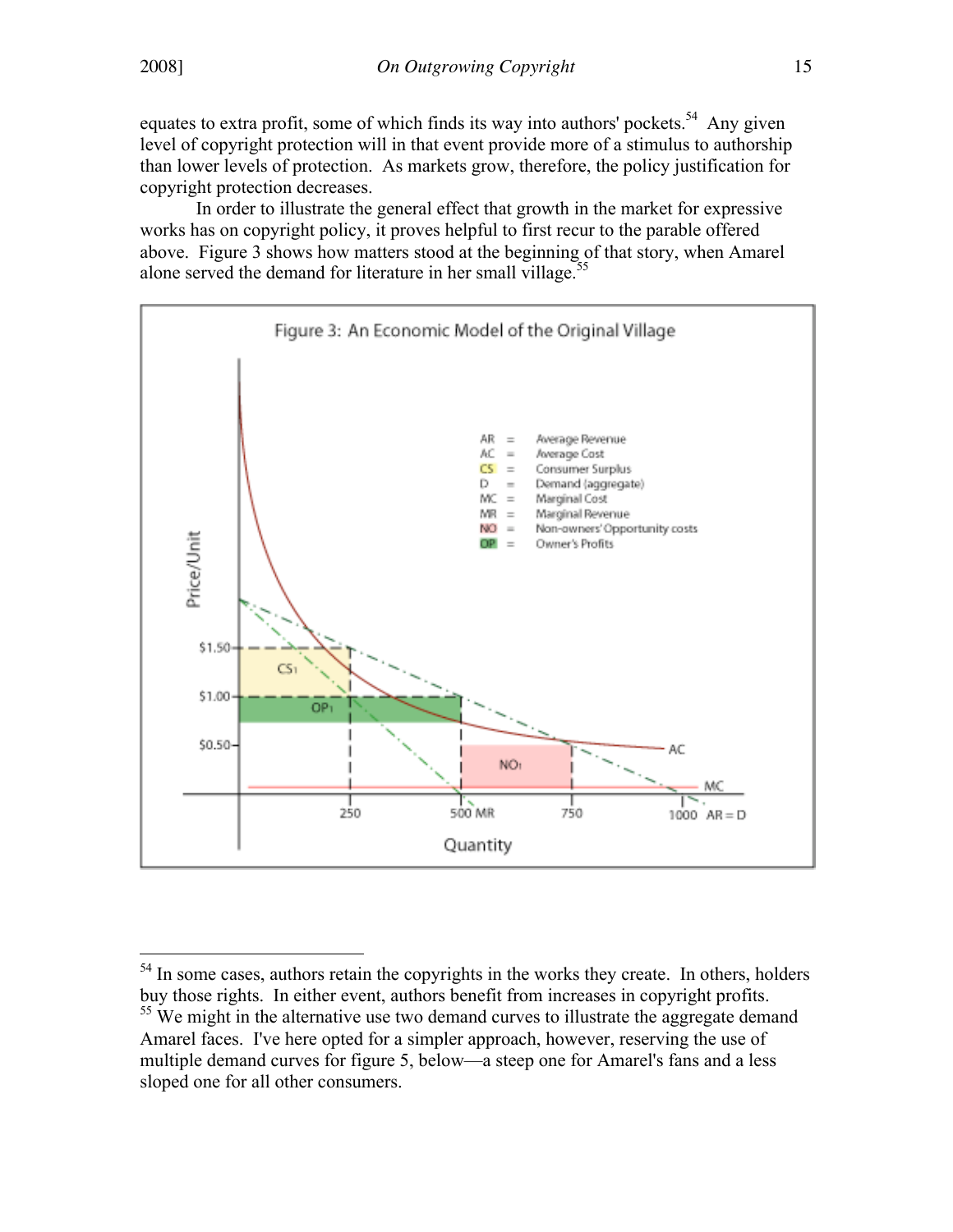Most of that figure's features should look familiar, as they come directly from figure 1. But per the assumption that each consumer demands, at most, only one copy of a given expressive work—i.e., one of Amarel's stories per week—figure 3 shows only constructive curves for demand, aggregate revenue, and marginal revenue. Those lines over-generalize, smoothing over the parable's rough-hewn classifications. As described in the parable, consumer demand in original village traces a series of descending steps. In effect, the village has only four types of consumers, the demand distributed as in figure 4.



How does the distribution of reservation prices among the population of the original village relate to aggregate demand for Amarel's work? Figure 5 illustrates. In geometric terms, figure 5 results from a series of operations, here described step-by-step: Start with a demand distribution graph comparing to the reservation price for one copy of a particular expressive work the number of consumers willing to buy the copy at that price. Rotate that graph 90 degrees clockwise. Let its vertical "price/unit" axis serve that same function in a supply/demand graph, one drawn to the right of the rotated demand distribution graph. Moving downward from the top of the "price/unit" axis, find the line indicating the highest reserve price charted on the demand distribution graph. Extend from that line's base another line, just as many units long,<sup>56</sup> running to the right from the price/unit axis and into the supply/demand graph. That newly drawn line indicates the demand of the consumer (or consumer group) willing to pay the most for the work in question. Now move down to the next line in the demand distribution graph. Draw a horizontal line just as many units long, and at the same price/unit, in the supply/demand chart. *Do not put the left end of that new line on the price/unit axis, however.* Because

<sup>&</sup>lt;sup>56</sup> The supply/demand graph's x axis may benefit from scale compression, as the method described here often generates demand curves with long, low tails. See, e.g., figure 10, which resorts to truncating the right end of the demand curve.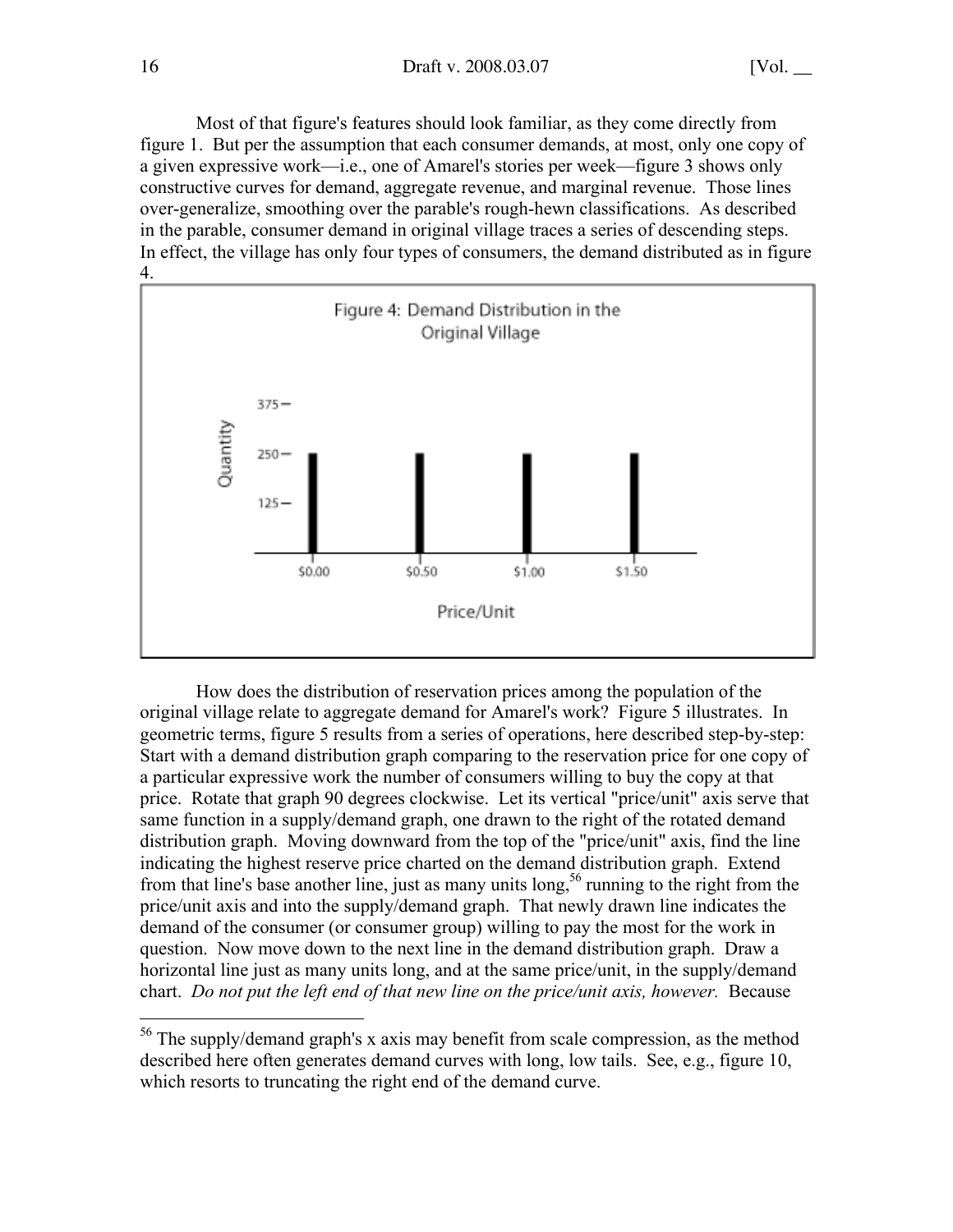we here aim to trace aggregate demand, we must add each individual demand curve horizontally. This new bit of the aggregate demand curve must therefore extend rightward *from a point on the demand axis of the supply/demand graph equal to the right end of the next highest demand curve.* Repeat that process until all the data on the demand distribution graph has a corresponding entry on the supply/demand graph.



Thus drawn, the aggregate demand curve descends stepwise, in discrete segments. Figure 5 shows that effect clearly, as it charts only four consumer demand curves. It effectively replicates the demand curve in figure 3. A more refined chart, tracing the demand distribution and corresponding supply/demand curves of thousands of consumers, at hundreds of prices, would doubtless show a smoother curve. Figure 6 offers an example, one based on the assumption that demand for an expressive work follows a curve of normal distribution. $57$ 

<sup>&</sup>lt;sup>57</sup> While that assumption may hold true in small markets or those not restrained by copyright's barriers to entry, I argue below that in larger markets for expressive works demand more likely follows a bimodal distribution. *See infra*, text accompanying notes  $[$ [cite]].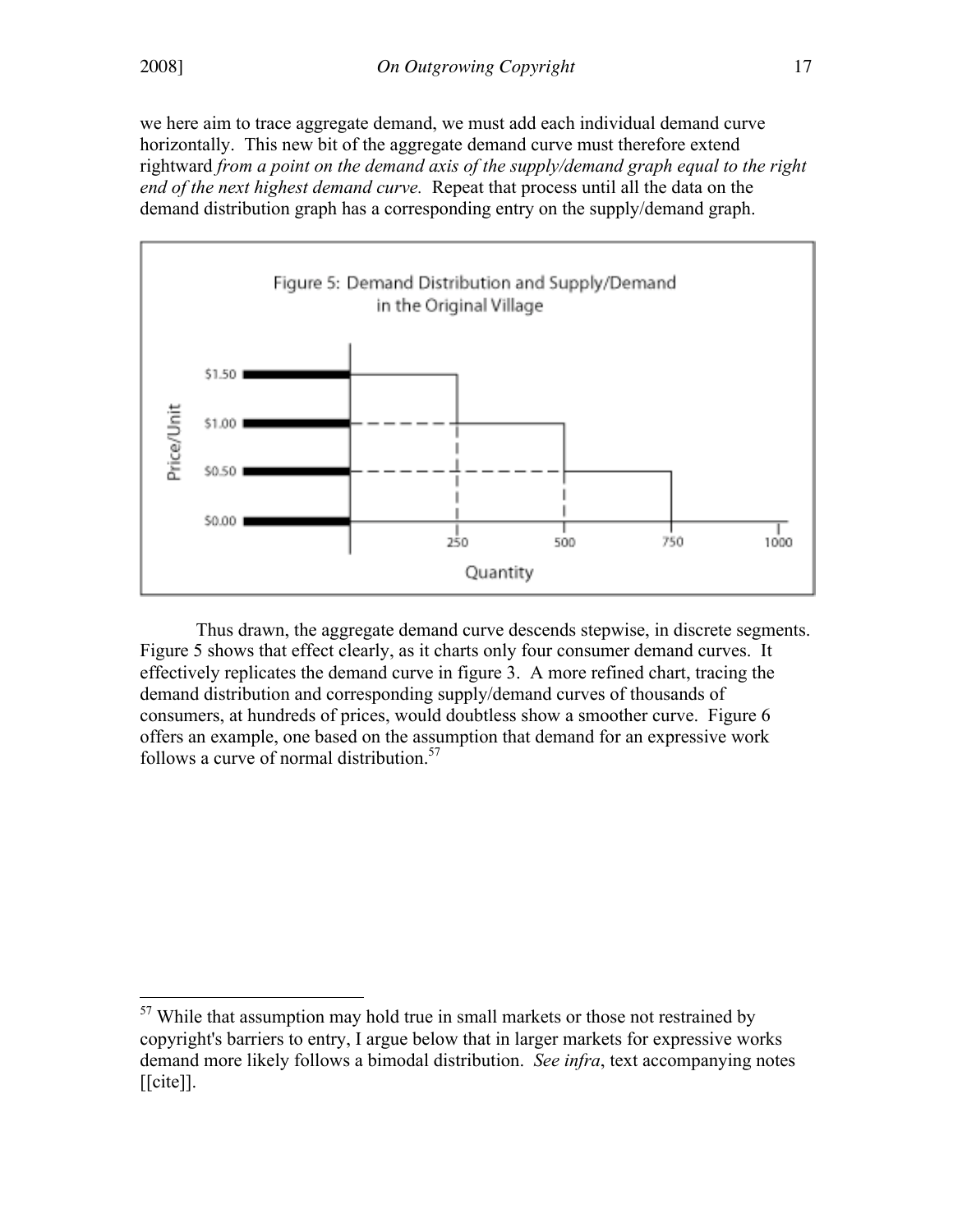

Notably, and as discussed more fully below, this method of converting demand distributions to supply/demand curves suggests that the aggregate demand for expressive works follows a complex curve.<sup>58</sup> Economists generally assume more simple demand curves—straight or concave ones.<sup>59</sup> That assumption can prove useful, even if at the cost of accuracy. In the real world, however, and as economists have recognized,<sup>60</sup> demand curves sometimes follow more winding paths. $61$ 

The later, larger village, presents Amarel with both new customers and new competition. She now enjoys a monopoly only with regard to consumers who strongly demand prose. The remainder either strongly prefer Berek's poetry or regard all literary arts as relatively unappealing. Amarel thus faces a bifurcated consumer demand curve, one that includes the high and inelastic demand of a few of her biggest fans and the low, elastic demand of everyone else. Berek faces the same sort of demand curve, of course, though his reflects the market for poetry rather than for prose. Figure 7 shows the distribution of demand each author faces in the later, larger village. Figure 8 shows the corresponding supply/demand curve and related economic features.

<sup>&</sup>lt;sup>58</sup> In this relatively simple example, the curve appears s-shaped. Below, I argue that in a very large market, the supply/demand curve for copies of expressive works follows a wshape. *See infra*, text accompanying notes [[cite]].

<sup>59</sup> *See, e.g.,* EDGAR K. BROWNING & JACQUELENE M. BROWING, MICROECONOMIC THEORY AND APLLICATIONS 9, Figure 1-1 (1983).

<sup>60</sup> *See,* R.D. G. ALLEN MATHEMATICAL ANALYSIS FOR ECONOMIST*s* 113 (1964) (offering an example in which, "The demand curve cuts both axes and is first convex and then concave to the price axis. The shape of such a . . . demand curve can vary, of course, over a wider range for different [consumers] and different goods.).

<sup>&</sup>lt;sup>61</sup> Economists do not appear to have considered, however, the sort of w-shaped demand curve that I discuss below. *See infra*, text accompanying notes [[cite]].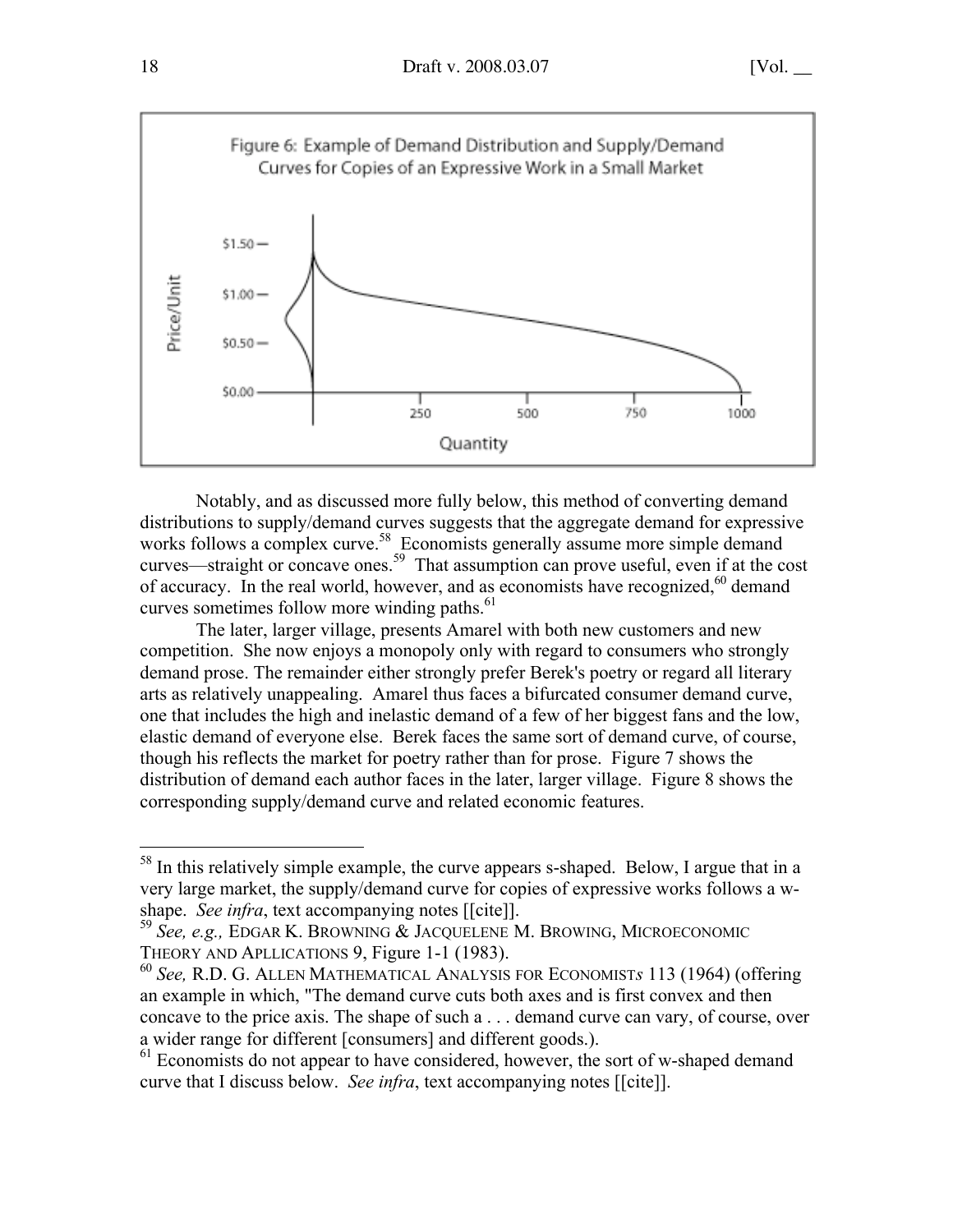



Figure 8 exhibits three demand curves: That of a given author's fans (Df), that of the remaining consumers, or "non-fans" (Dn), and the constructive aggregate demand curve (D) that, per the usual practice, represents the horizontal summation of those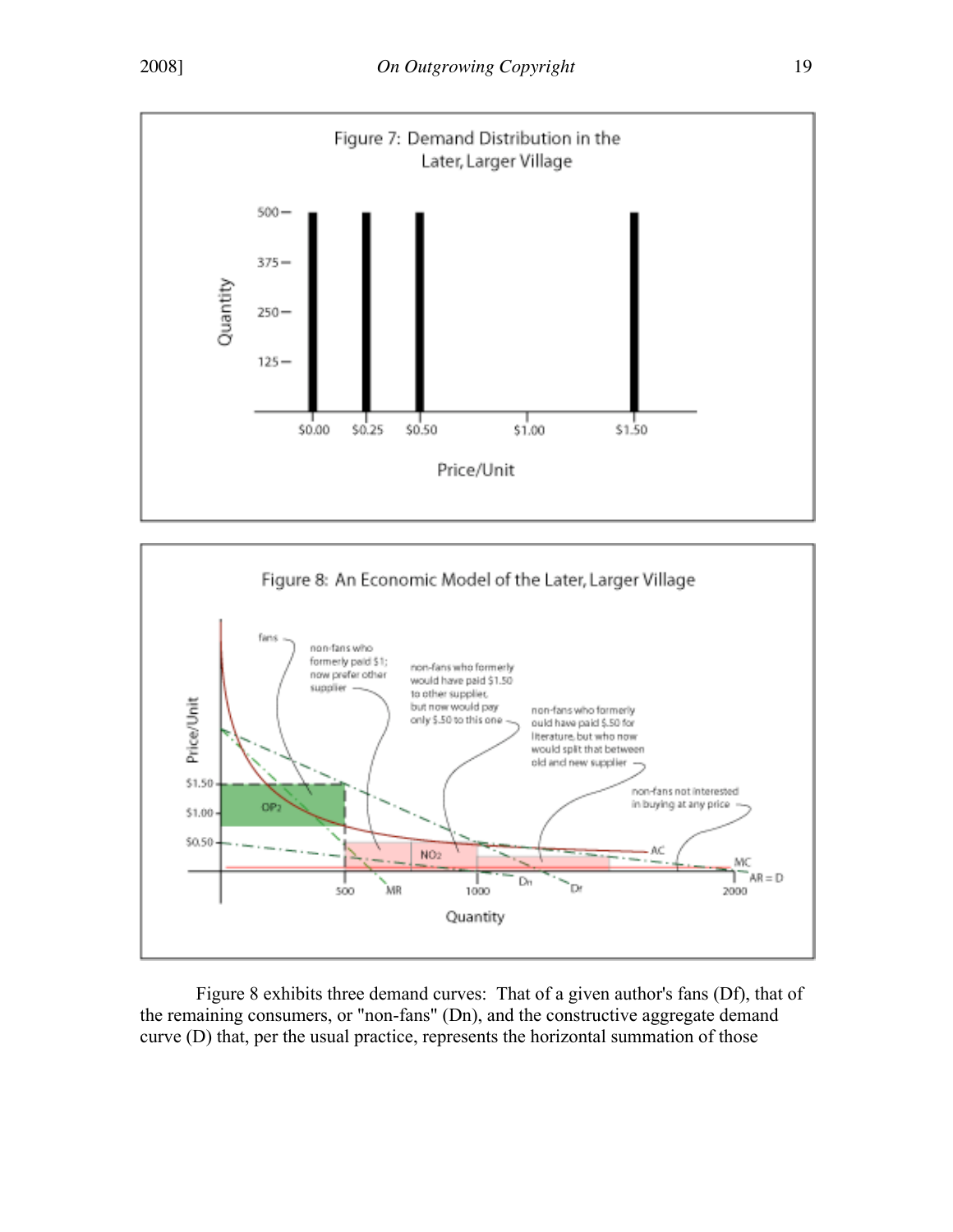constituent demand curves. $62$  Several other aspects of figure 8 bear noting. First, adjusting for scale, authors in the later, larger village earn about double the profits from their copyrights than they did in their earlier, smaller markets. Second, non-holders' opportunity costs roughly double, too. Third, consumer surplus disappears, thanks to the increased discriminatory power exercised by authors in the larger market. All three factors suggest that the most efficient copyright policy for the later, larger village would offer less copyright protection than the most efficient copyright policy for the earlier, smaller one.

To generalize from that example, we should expect that as the supply and demand of expressive works grows, copyright protection will make it easier for authors to engage in a form of price discrimination, offering their works at a price that only their biggest fans will pay. At the same time, any given author will find it increasingly difficult to make a profit selling to consumers only mildly interested in that author's works. A great many *other* authors will vie for those same consumers, after all, and some of those authors will find in said consumers the sorts of fans willing to pay a premium for the works that most satisfy *their* idiosyncratic tastes.

In large markets, in other words, we should expect demand for expressive works to often follow a bimodal distribution. Most consumers would regard any particular expressive work as a commodity, replaceable by any of a great many substitute works. So, for instance, fans of country and western music might regard all classical music with equal indifference, saying, "It all sounds like cartoon music, to me." Most expressive works would thus attract a great deal of low-level demand. At the other extreme, many expressive works—the goods ones, at least—would attract devoted fans. That sort of consumers would fill out the other end of the scale, providing a spike of demand at a relatively high reservation price. In between would lie a desert of demand, where almostfans opt for competing works and non-fans hold out for commodity pricing. Figure 9 illustrates.

62 DAVID D. FRIEDMAN, PRICE THEORY 136 (1986).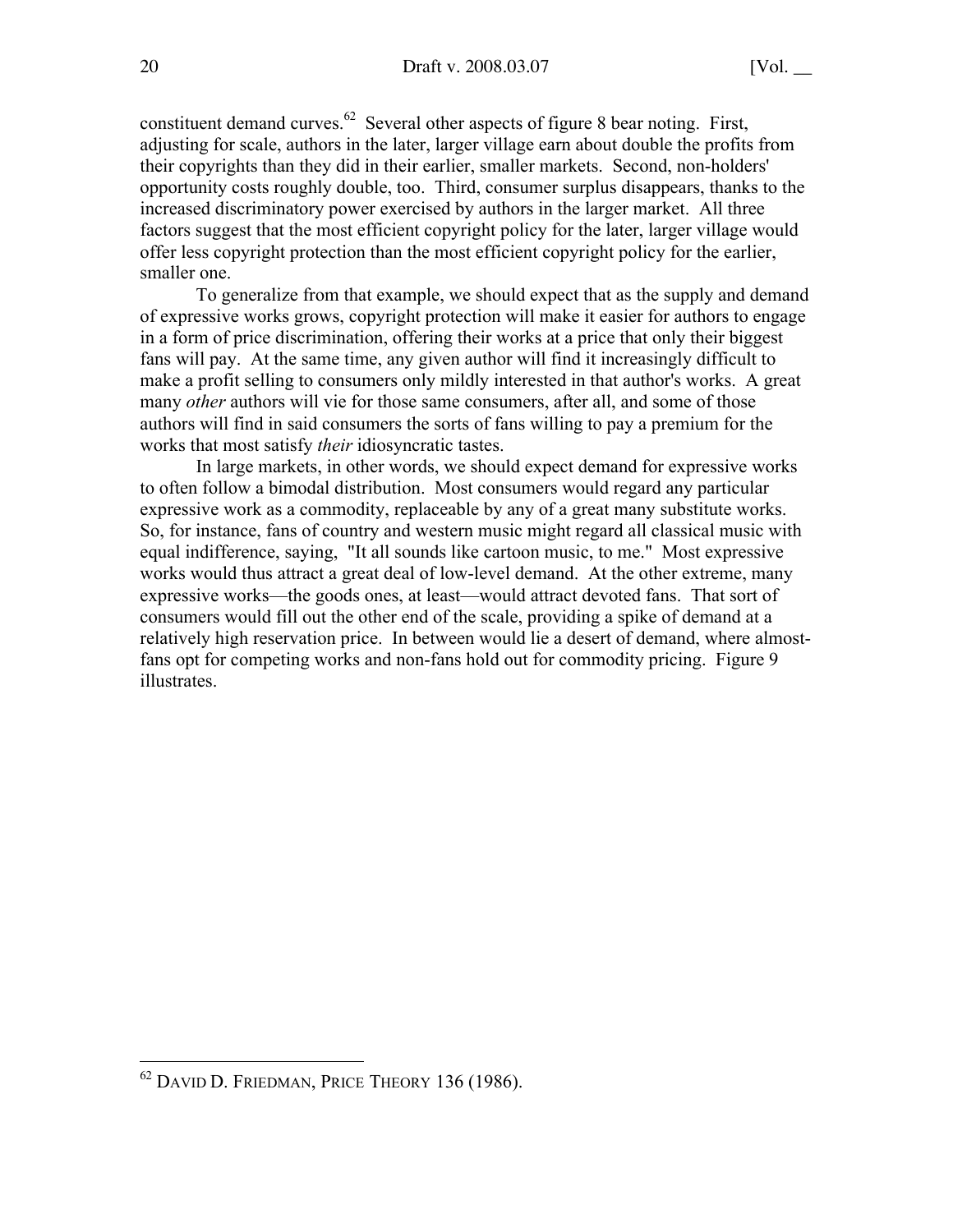

Large markets might see other demand distributions, of course. Some works, for instance, might trigger tri-modal distributions, with spikes at the extreme marking fans and also, deep within the region of negative demand, ardent non-fans.<sup>63</sup> Other works might prove so popular and inimitable as to exhibit only a single, broad, positive demand distribution.<sup>64</sup> Or the same work might display a variety of different demand distributions among different demographic groups.<sup>65</sup> The technique described here<sup>66</sup> for linking demand distribution to supply/demand curves might serve to reveal many varied and interesting things about the market for expressive works. For now, though, it suffices to observe that theory and the available empirical evidence<sup>67</sup> suggests that, in large markets, demand for an expressive work will often follow a bimodal distribution.

<sup>&</sup>lt;sup>63</sup> Economists do not typically graph negative demand, though they sometimes recognize its existence. *See, e.g.*, ALLEN, *supra* note [[cite]] at 113 (describing a demand curve that extends into the negative range). Common sense tells us that, past some limit, an oversupply of tangible goods can become a nuisance. Personal reflection should suffice to convince most people that same holds true of an over-supply of expressions. The First Amendment somewhat limits the legal remedies to that problem, however. U.S. CONST., Amend. 1.

 $64$  For an example of such a demand distribution, and its corresponding supply/demand curve, see *supra*, figure 6.

<sup>&</sup>lt;sup>65</sup> So, for instance, a given pop song might stimulate broad appeal among youths and profound dislike among older adults.

<sup>66</sup> *See supra*, text accompanying notes [[cite]].

<sup>67</sup> *See, e.g.,* Greg Sandoval, *Study: Free beats fee for Radiohead's 'In Rainbows,'* CNET NEWS.COM (Nov. 7, 2007), http://www.news.com/8301-10784\_3-9811013-7.html (discussing bi-modal distribution of prices voluntarily paid by consumers of Radiohead's In Rainbows album) (last visited March 6, 2008); Matthew Haughey, *How Ads Really*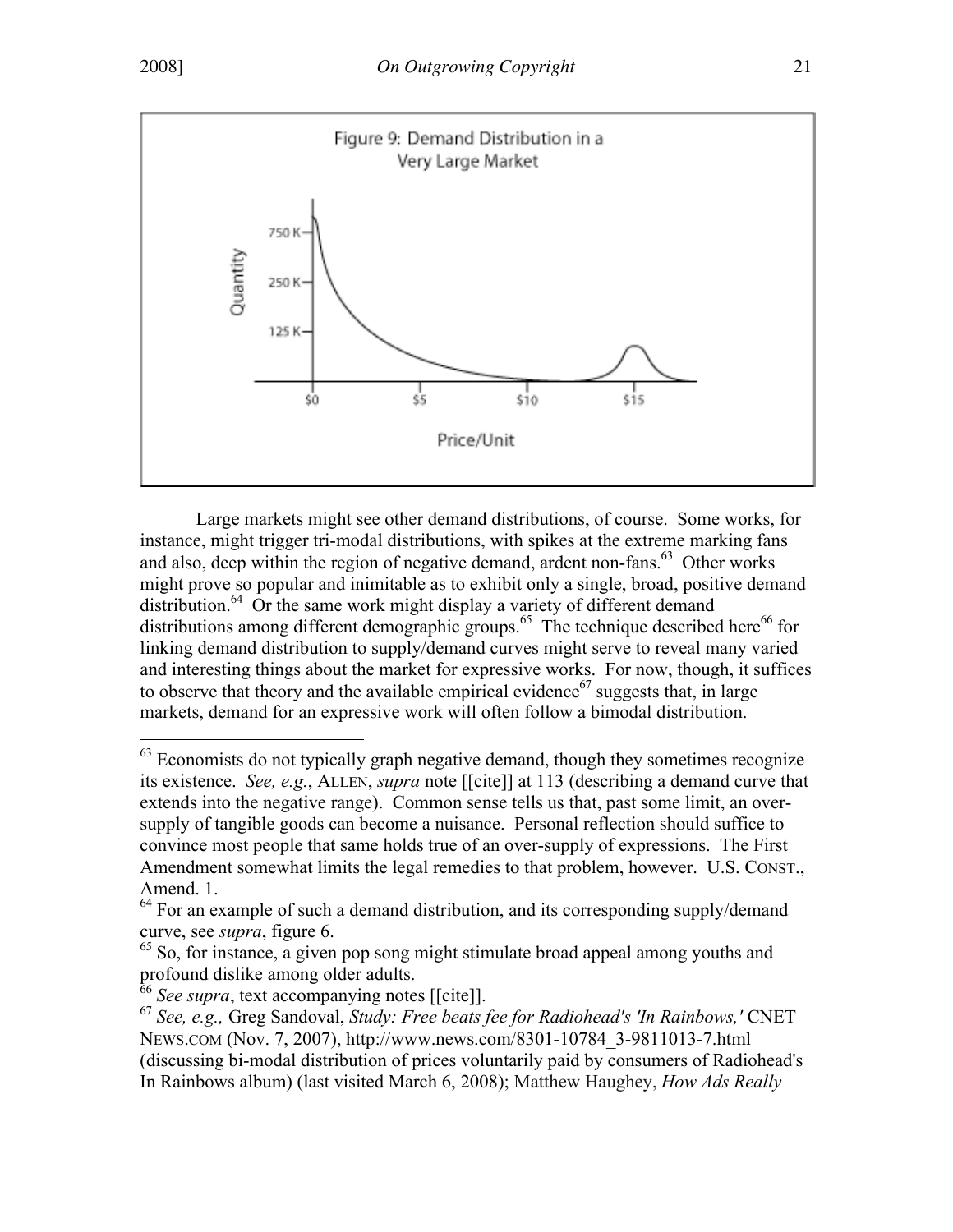What sort of supply/demand curve results from a bimodal demand distribution? Figure 10 illustrates. It shows that, in large markets, aggregate demand for a given expressive work will typically follow something like a one-half of a bell-shaped,<sup>68</sup> or we might say a "w-shaped," curve.<sup>69</sup> The curve will start out relatively steep at its upper lefthand end, tracing the demand of a few ardent fans. The curve will then quickly flatten as it enters the price range that most fans or the work will pay for it. Next, the curve will drop sharply, entering the region where competing works prove increasingly attractive to the discerning consumers of similar expressions.<sup>70</sup> Finally, at its lower, right-hand end, the demand curve will flatten out, reflecting the relative disinterest of the many consumers who carelessly regard the work in question as functionally indistinguishable from grossly similar ones.

 $\overline{a}$ 

*Work: Superfans and Noobs*, Fortuitous (May 30, 2007),

http://fortuito.us/2007/05/how ads really work superfans 1 (revealing bimodal distribution of web users' browsing habits) (last visited March 6, 2008).

<sup>&</sup>lt;sup>68</sup> I say "something like" because the traditional bell curve has a flat top, whereas the curve here portrayed has a pointed one. In that regard, however, we might say that the present curve more closely resembles a bell than the conventional one, given that a realworld bell typically includes a crown at its top, for suspending the instrument.

 $69$  You can trace the rough outline of such a curve in figure 5 if you keep in mind that the actual demand curve (as opposed to the constructive one) begins flat before dropping into a two-part slope. *See supra* notes [[cite]] and [[cite]].

<sup>70</sup> *See*, CHAMBERLIN, *supra* note [[cite]], at 59 ("Each copyrighted production is monopolized by the holder of the copyright; yet it is also subject to the competition which is present over a wider field.").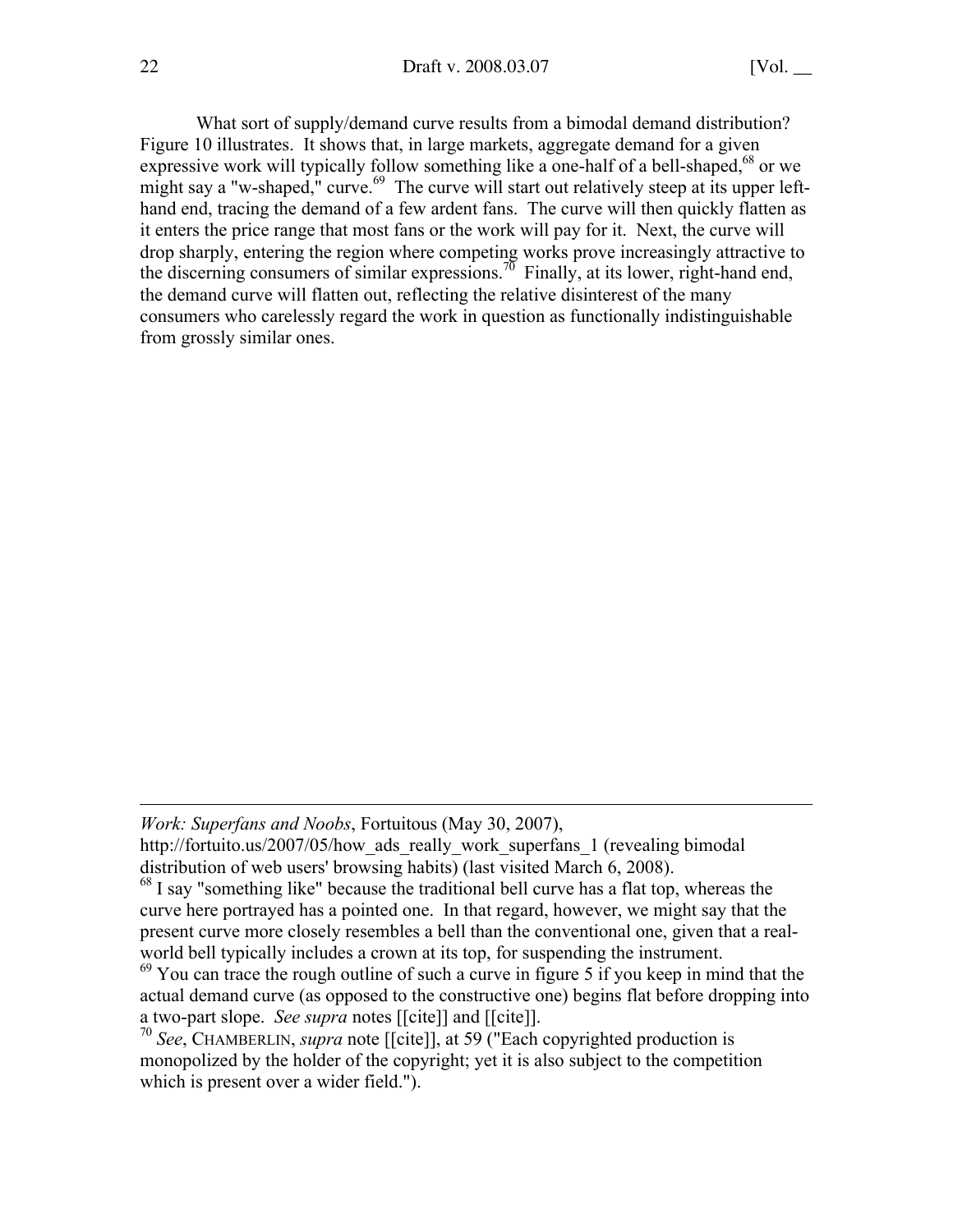

Figure 10 reveals several interesting features about the economics of copyright in very large markets. In contrast to the standard model, $<sup>71</sup>$  figure 10 shows that a copyright</sup> holder can maximize profits by selling relatively few copies at a relatively high price. The typical copyright holder makes the most money, in other words, from focusing on a work's biggest fans. The very structure of the market allows—indeed, encourages—that sort of price discrimination. Selling more copies would result in disproportionately lower average revenues and recovery of fixed costs. Compared to the standard model, furthermore, figure 10 indicates that in a very large market copyright holders' monopoly profits tend to grow at the expense of consumer surplus. Lastly, compared to the standard model, figure 10 shows non-holders to suffer relatively large opportunity costs. In a large market, in other words, copyright prevents comparatively many people from accessing protected works at less than the going rate. All told, those effects suggest that as the market for expressive works grows, the net benefits of copyright protection decrease.

<sup>71</sup> *See supra*, figure 1.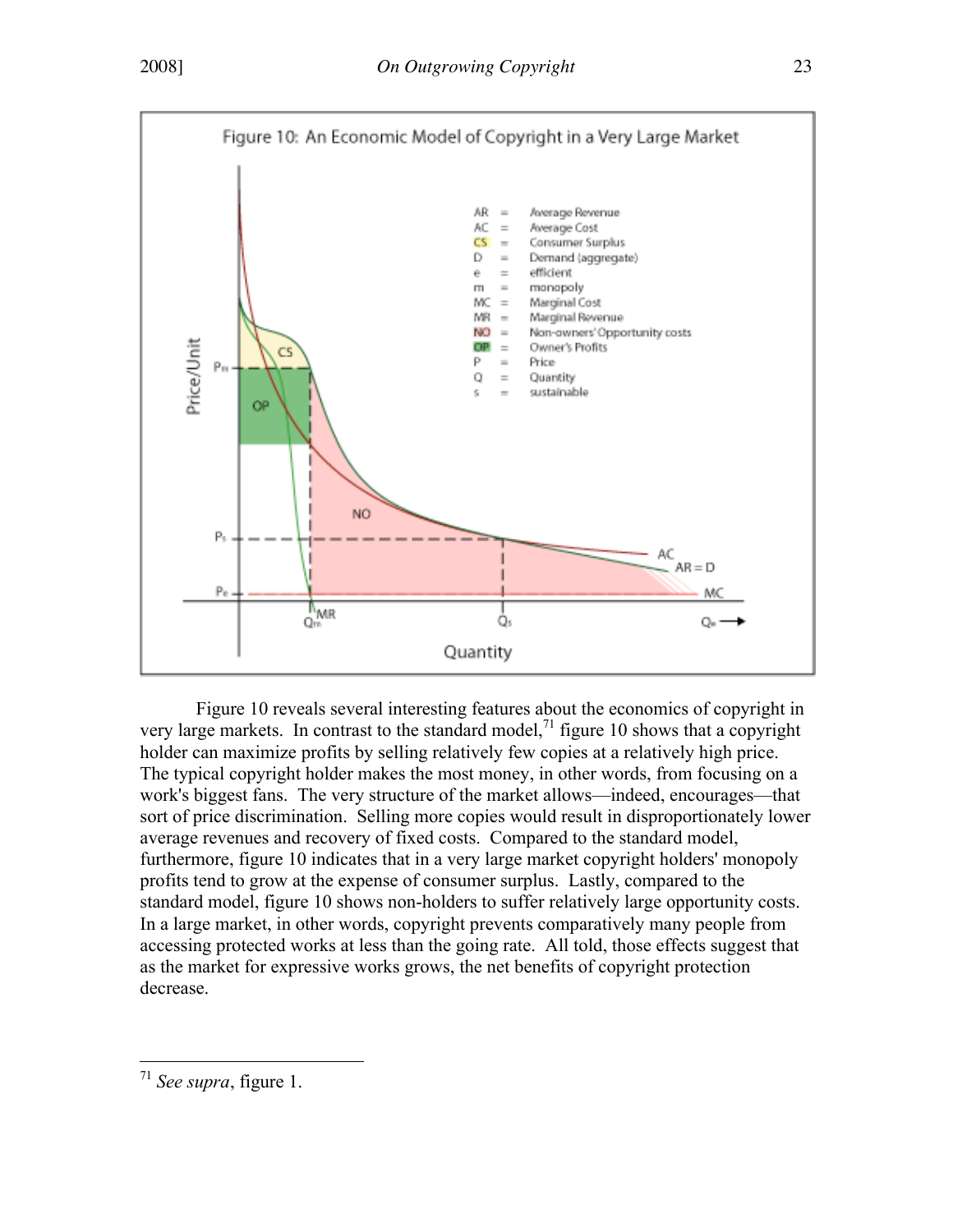## III. Objections and Answers

#### A. Will New Entrants Reduce Monopoly Profits?

As discussed above,<sup>72</sup> the analysis here assumes that the ratio of authors to consumers holds roughly constant as the size of the market for expressive works grows. The standard economic model of copyright does not seem to demand anything different; it does not evidently consider the possibility that the monopoly profits afforded by copyright will attract new authors who, eager to share in those spoils, will dissipate them. Hence Professor Christopher S. Yoo's criticism of the standard model: It shows only a short-run equilibrium, whereas in the long run the prospect of monopoly gains would invite new authors to enter the market and "divide the available surplus into increasingly smaller fragments until no profits remain."<sup>73</sup>

I grant that Prof. Yoo criticism holds true for many applications of the standard model. In many markets, at least, any given copyrighted work faces considerable competitive pressure from substitute works. In the sort of very large market modeled above, however, I doubt that Yoo's analysis applies with much force. Why so? Because copyright holders in such a market will tend to sell their works to a few high-demand fans. A very large market can provide enough such fans, after all, to make that sort of specialization remunerative. And, crucially, dividing the market up into such narrow slices can protect a copyright holder from competition. At some limit, copyright law's ban on substantially similar copies kicks in, creating a very real barrier to competition.<sup>74</sup> The structure of competition in very large markets for expressive works thus appears to fall outside of Yoo's critique.<sup>75</sup>

#### B. Do the Facts Fit the Theory?

Markets in expressive works have grown extensive in recent decades, thanks both to population growth and lowering trade barriers. Have the economics of copyright changed as the above analysis would have predicted? Hard evidence on that count, pro or con, proves elusive. Analysts have observed, however, that as the market for expressive works has grown, it has grown increasingly fractured. Whereas U.S. consumers once shared only three television channels and a few, general interest magazines and newspapers, for instance, they can now choose between hundreds of specialized cable

<sup>72</sup> *See supra*, Part I.

 $^{73}$  Yoo, *supra* note [[cite]] at 239.

<sup>74</sup> *See*, CHAMBERLIN, *supra* note [[cite]] at 111-12 (noting the limits of competition

against intangible statutory rights such as copyrights).<br><sup>75</sup> Interestingly, Yoo seems to counsel the opposite conclusion, arguing that as the size of a market for copyrighted works grows, its competitiveness likewise increases. Yoo, *supra* note [[cite]], at 266. He does not evidently consider markets so large as to support the sort of specialization described here, though.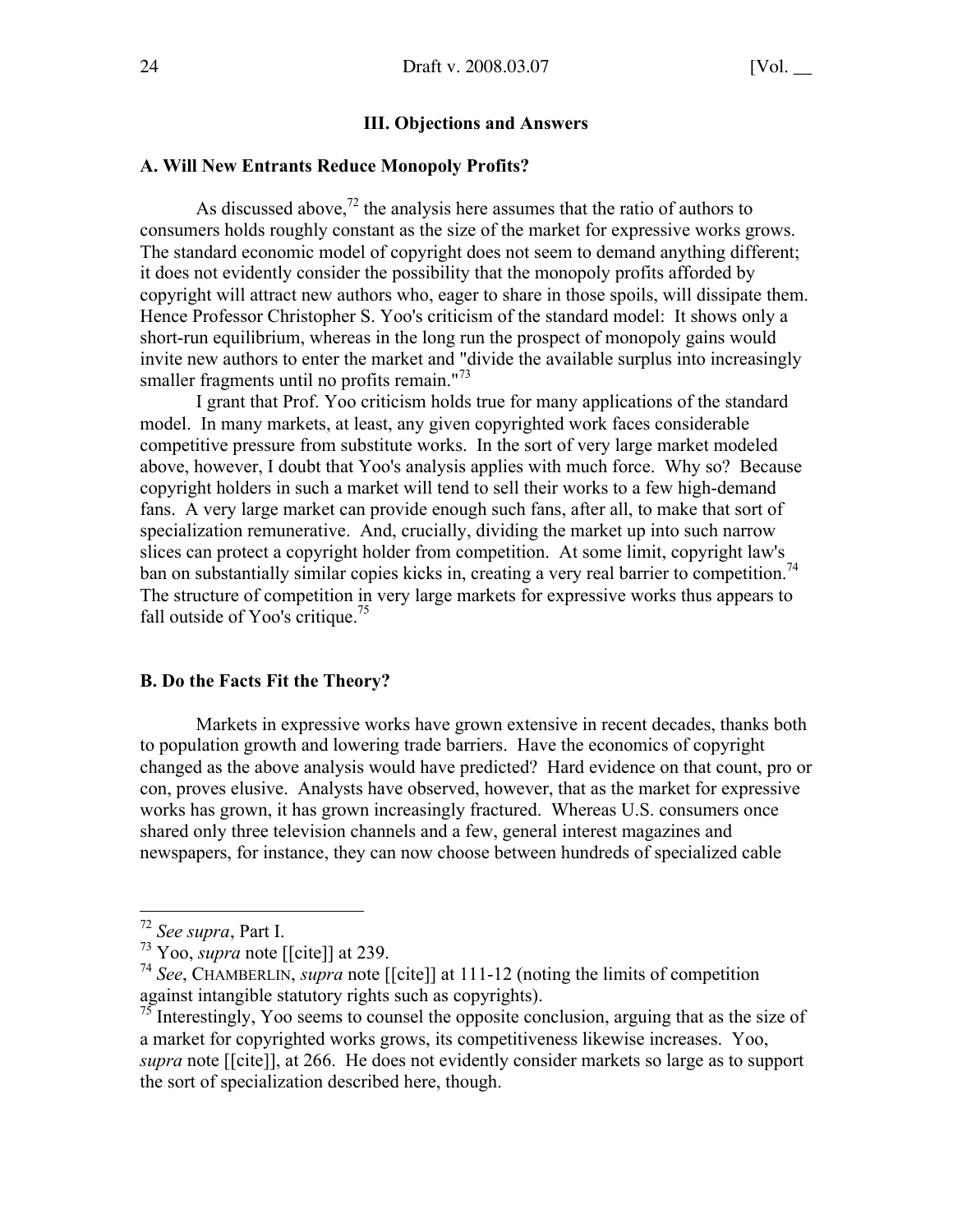channels and thousands of periodicals tailored to very narrow interests.<sup>76</sup> Analysts have also noted that the internet has, by making expressive works cheap and easy to access for more and more consumers, made even works located far out on the "long tail"<sup>77</sup> of popularity money-makers.<sup>78</sup> Thus, for instance, did Nine Inch Nails recently offer its fans the chance to pre-order an ultra-deluxe limited edition of the band's most recent album, *Ghosts I-IV*.<sup>79</sup> Even at \$300 apiece, the 2500 copies available sold out within hours.<sup>80</sup> The success of that marketing strategy conforms to what the model offered here would have predicted.

Nonetheless, it appears that many authors have begun pursuing nearly the opposite strategy. Rather than enforcing their copyrights vociferously and targeting only their biggest fans, such authors instead rely on the combination of cheap distribution (typically via the internet) and relatively low revenues per copy (often on a voluntary basis) to recoup their creative costs.<sup>81</sup> Does that contradict what the model of the economics of copyright in very large markets would predict? Not at all. Close scrutiny of figure 10 reveals that, at very large quantities, the average cost and aggregate revenue curves converge. Under slightly different facts, those curves might cross at a point farther to the left, never cross, or run exactly in synch for long stretches. Figure 10 thus shows why authors in a very large market for expressive works might find it worthwhile to forego monopoly returns, instead marketing their works widely and cheaply. That strategy might at least allow them to recoup their fixed costs. With luck, and given low cost works, it might even allow them profits.

The fact that some authors in a very large market decline to focus on a few, highpaying fans thus does not contradict the model offered here. To the contrary, it supports the model's policy conclusions. To the extent that a very large market in expressive works can stimulate authorship *even among those who do not rely on their copyright*s, it indicates that copyright policy may have begun slipping into obsolescence.

# IV. Ramifications for Copyright Policy

<sup>&</sup>lt;sup>76</sup> Nicholas Negroponte, an early observer of this phenomenon, argued that it would ultimately result in the "Daily Me." *See*, Wikipedia, *Daily M*e,

http://en.wikipedia.org/wiki/Daily Me (describing Negroponte's theory) (as of February 5, 2008, at 02:42 GMT) (last visited March 6, 2008).

<sup>77</sup> *See* Chris Anderson, *The Long Tail,* WIRED, October 2004, *available at* http://www.wired.com/wired/archive/12.10/tail.html (last visited March 6, 2008).

 $^{78}$  In the model offered above, the "long tail" points up, at the far left-hand side of the

graph. We might thus call it a "tall head." 79 Wikipedia, *Ghosts I-IV*, http://en.wikipedia.org/wiki/Ghosts\_I-IV (as of March 6, 2008, at 21:09 GMT) (last visited March 6, 2008).

<sup>80</sup> *Id.*

<sup>81</sup> *See,* Kylie J. Veale, *Internet Gift Economies: Voluntary Payment Schemes as Tangible Reciprocity*, FIRST MONDAY*,* Nov. 28, 2003,

http://firstmonday.org/issues/issue8\_12/veale/index.html (last visited March 6, 2008).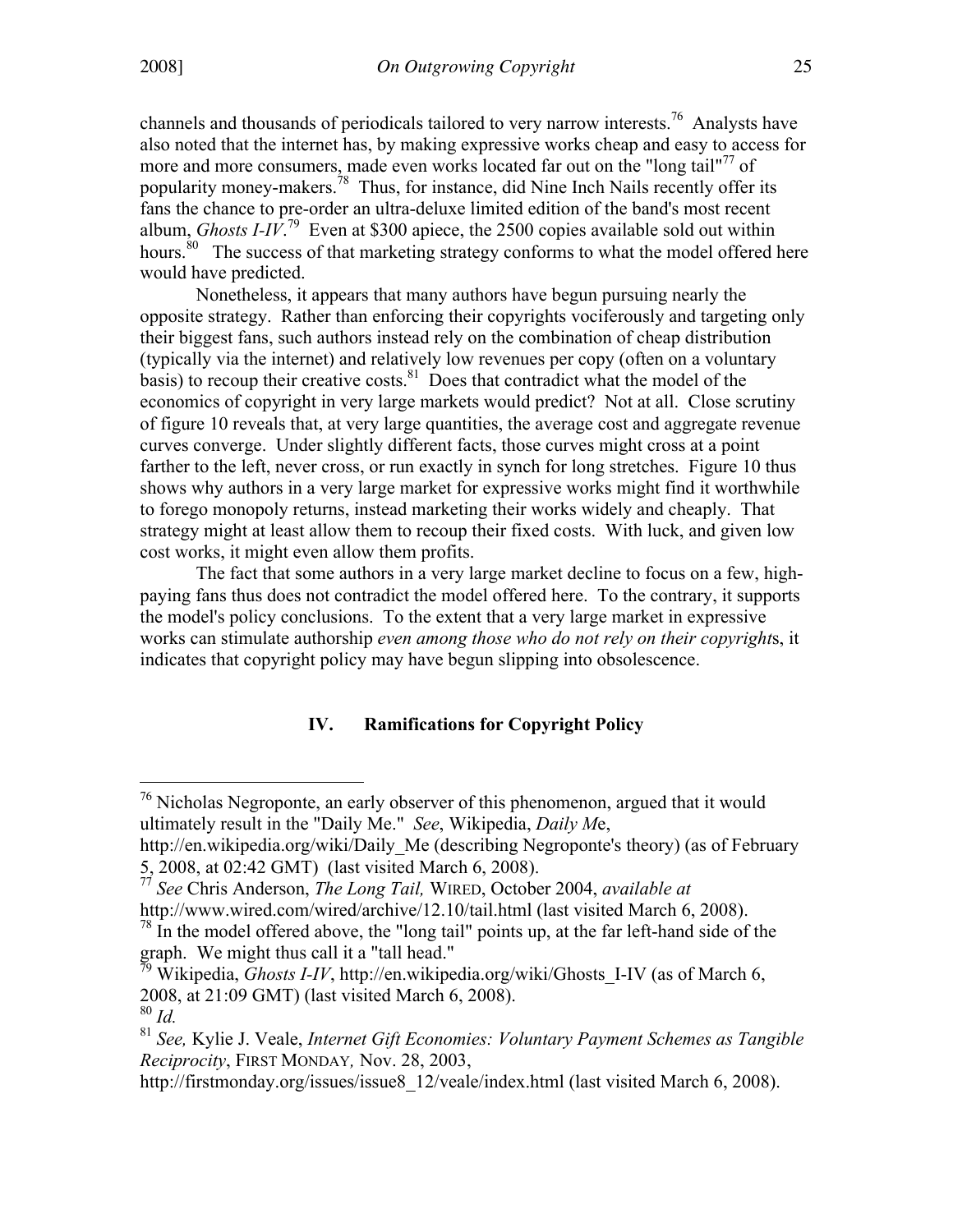The model developed here indicates that as markets for expressive works grow, copyright holders' monopoly profits increase relative both to consumers' surplus and to non-holders' opportunity costs. How should copyright policy respond? Given the nearuniversal view that copyright policy aims to strike a balance between giving authors sufficient incentives to create expressive works and providing the public with adequate access to the works thereby created, $82$  it suggests that copyright balance should respond to growth in the market for expressive works by:

- Weakening the privileges afforded to copyright holders;
- Augmenting public access to copyrighted works; or
- Some combination of both responses.

Notably, however, it only suggests as much. It might turn out, after all, that copyright policy has long provided authors with too few incentives to create expressive works or the public with too many opportunities to encroach on copyright holders' prerogatives. In that event, growth in the market for expressive works might finally put copyright policy back into proper trim. What the model offered here suggests for what policymakers should do about copyright, in other words, depends on what they *have* done about it.

It certainly seems safe to say that we presently suffer no gross poverty of authorship. Even among households that the U.S. Census Bureau defines officially as "poor," 97% have color televisions, 78% have a VCR or DVD player, and 62% have cable or satellite TV reception.<sup>83</sup> Those appliances presumably get put to good use, leaving even the worst off among us very wealthy in expressive works. But I leave to others the question of whether or not copyright policy did, does, or will walk the fine line between private and public interests. $84$  For present purposes it suffices to say that those who call for strengthening copyrights should bear the burden of proof. Markets for expressive works have expanded in recent years, and look very likely to continue doing so. Should lawmakers respond by likewise expanding the copyright privilege? Only for indisputably convincing reasons.

#### Conclusion

This paper has explained why the rewards for creating an expressive work grow in step with growth in the market for expressive works. It has backed up that claim with an illustrative story, more than a little economic argumentation, and several descriptive graphs. Ultimately, though, a moment's reflection may prove just as persuasive.

http://www.heritage.org/Research/Welfare/bg2064.cfm (last visited March 6, 2008).

<sup>82</sup> *See supra*, Part I.

<sup>83</sup> Robert E. Rector, *How Poor Are America's Poor? Examining the "Plague" of Poverty in America*, Heritage Foundation Backgrounder, August 24, 2007,

<sup>84</sup> I'm happy to pass on the question, as I regard it as unanswerable. *See* Bell, *supra* note [[cite]] at 787 (arguing against the possibility of policymakers striking such a balance).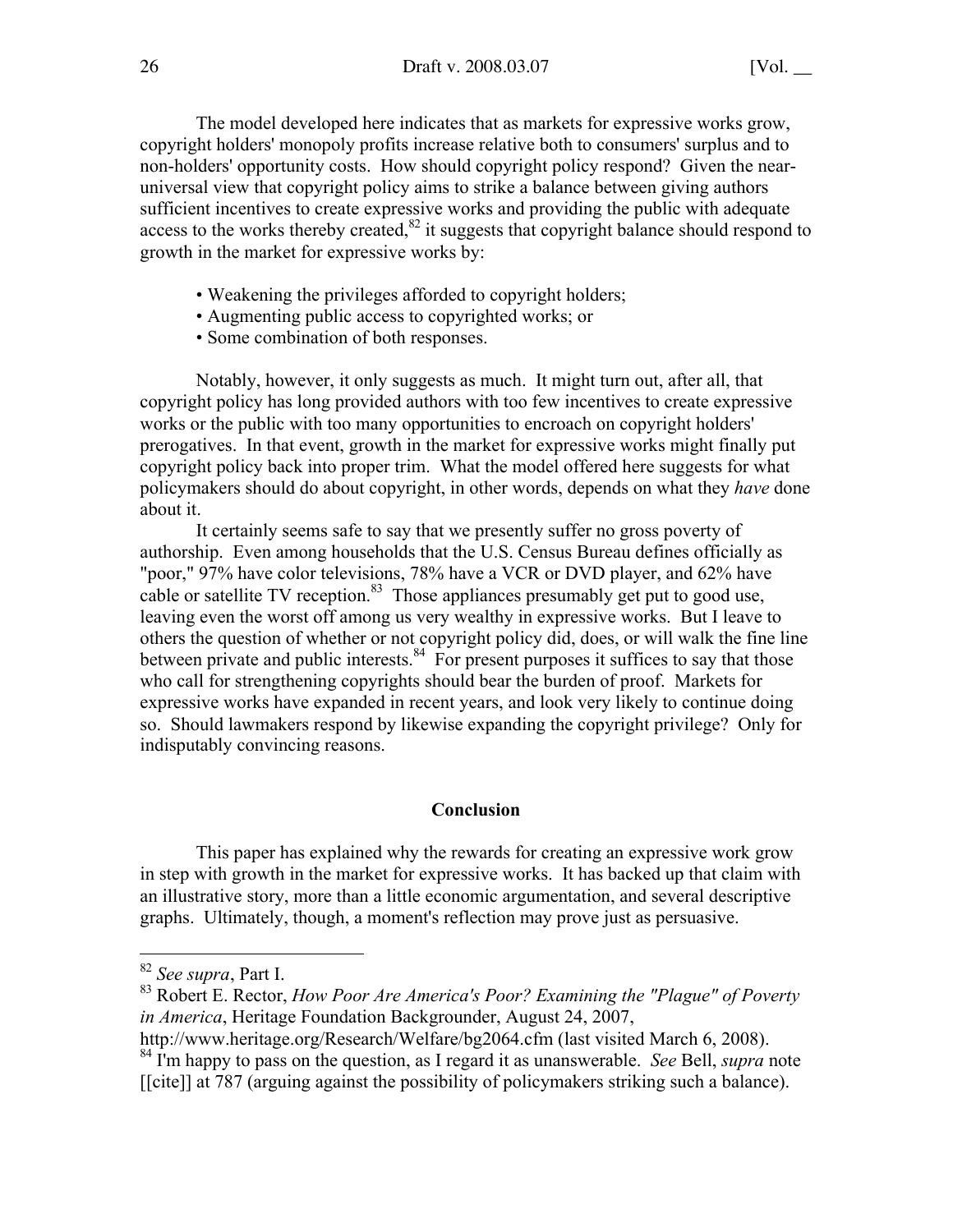As Adam Smith observed over 200 years ago, producers can increase their profits by specialization.<sup>85</sup> Smith famously made the point by describing the manufacture of nails.<sup>86</sup> The same principle holds true of those who produce expressive works, too, though. Granted, the gains that Smith described arose from the lower production costs afforded by economies of scale.<sup>87</sup> Market growth, in contrast, blesses copyright holders not only with similar savings<sup>88</sup> but also, and more significantly for present purposes, the benefits of serving idiosyncratic consumer demands. As regards this latter factor, we might say that Smith's observation about producers applies as well to consumers: Growth in the market for expressive works allows some to maximize the gains of trade by specializing in what they *consume*.<sup>89</sup> Copyright law, because it allows a copyright holder to bar competition from substantially similar works, allows copyright holders to reap that consumer surplus.

Authors, and copyright holders after them, thus stand to *gain* the most by focusing on what their customers *want* the most. In relatively small markets, over-specialization might not allow authors to recoup their fixed costs. As markets for expressive works grow, however, and as the costs of creating and distributing expressive works holds steady, specialization begins to make financial sense. In very large such markets, economic theory suggests that copyright holders can reap monopoly profits by marketing to consumers most willing to pay for the work of authorship marketed. Market growth makes that sort of price discrimination cheap, easy, and lucrative.

Authors and copyright holders might well celebrate that result. It is not so evident that the public should applaud it too, though. Unless lawmakers have grossly underestimated the amount of copyright protection needed to stimulate an adequate production of expressive works, market growth stands to knock copyright policy off balance. In that event, the social costs of copyright protection would outweigh its benefits.

Perhaps a lightly populated, large, and semi-agricultural nation, hampered by slow and costly communications, required copyright law to encourage an adequate production of expressive works. Those who wrote and ratified the U.S. Constitution evidently thought so.<sup>90</sup> But however well that justification for copyright once worked, it works decreasingly well as markets for copyrighted works grow. If, as seems likely, that growth continues, we will end up living in a world where copyright has become utterly

85 ADAM SMITH, AN INQUIRY INTO THE NATURE AND CAUSES OF THE WEALTH OF NATIONS 3-12 (Edwin Cannan ed., 1937) (discussing the effects of the division of labor).

<sup>86</sup> *Id.* at 7-8.

 $87$  Specifically, Smith credits three reasons why the division of labor promotes efficient production: it increases each laborer's skill; it saves time otherwise spent "passing from one species of work to another"; and it encourages industrialization. *Id.* at 7.

<sup>&</sup>lt;sup>88</sup> Because, as described above, the average costs of producing copies of expressive works decline with every additional copy made and distributed. *See supra,* Part I.

<sup>&</sup>lt;sup>89</sup> The parallel also recurs in Smith's observation that markets must grow to a certain size before producers can reap the benefits of the division of labor. SMITH, *supra* note  $[[cite]]$ , at 17-18.

<sup>&</sup>lt;sup>3</sup> *See* U.S. CONST. Art I, § 8, cl. 8.